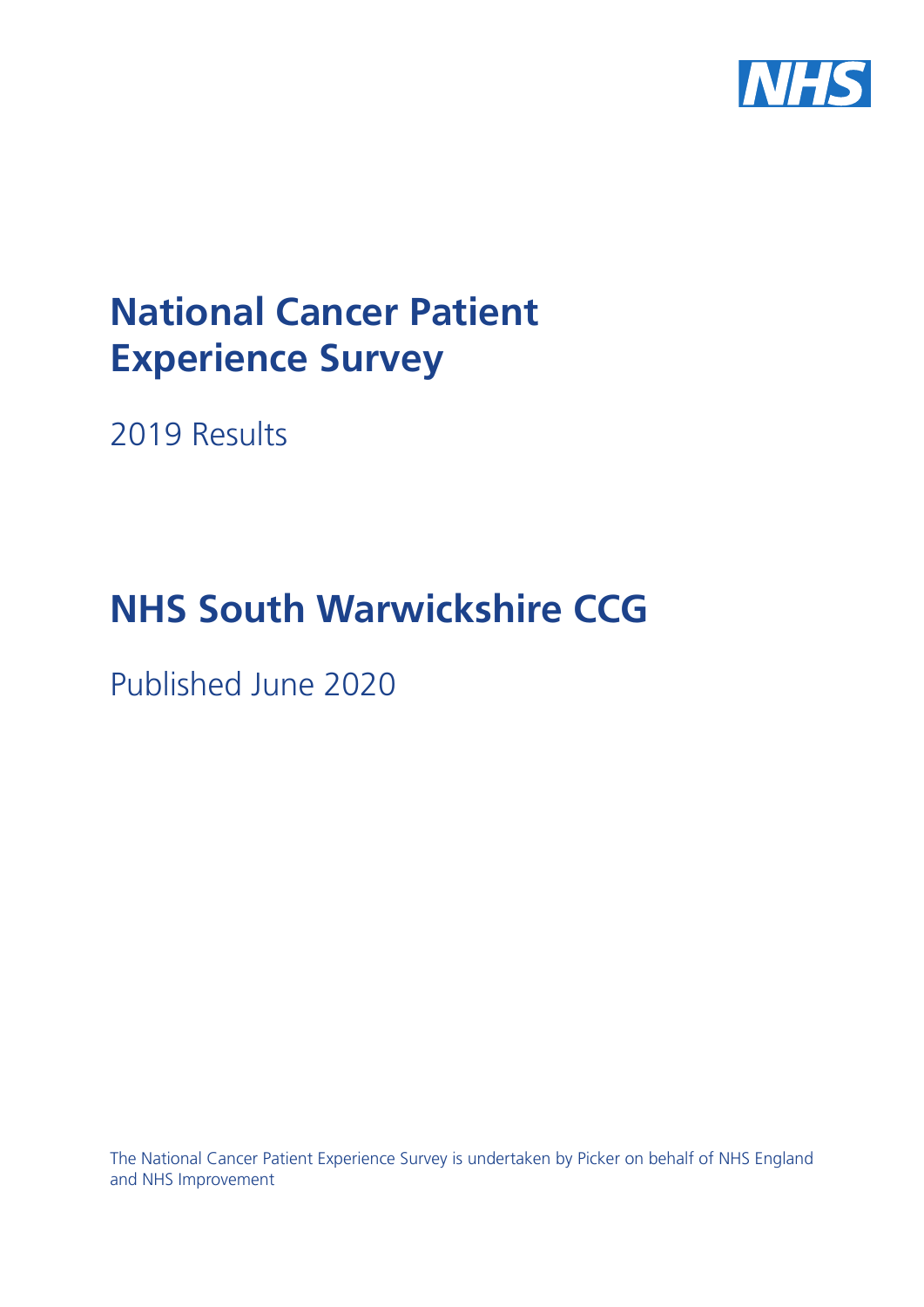### **Executive Summary** Case Mix Adjusted scores

### **Cancer Dashboard Questions**

The following seven questions are included in phase 1 of the Cancer Dashboard developed by Public Health England and NHS England:

Q61. Patient's average rating of care scored from very poor to very good

| $\overline{0}$ | 2                | 3 | 4 | 5 | 6 | 7                                                             | 8 | 9   | 10                                                                                            |  |
|----------------|------------------|---|---|---|---|---------------------------------------------------------------|---|-----|-----------------------------------------------------------------------------------------------|--|
|                |                  |   |   |   |   |                                                               |   | 8.9 |                                                                                               |  |
|                |                  |   |   |   |   |                                                               |   |     | Q18. Patient definitely involved as much as they wanted in decisions about care and treatment |  |
| 88%            |                  |   |   |   |   |                                                               |   |     | Q19. Patient given the name of a CNS who would support them through their treatment           |  |
| 88%            |                  |   |   |   |   | Q20. Patient found it very or quite easy to contact their CNS |   |     |                                                                                               |  |
|                |                  |   |   |   |   |                                                               |   |     | Q39. Patient always felt they were treated with respect and dignity while in hospital         |  |
|                | leaving hospital |   |   |   |   |                                                               |   |     | Q41. Hospital staff told patient who to contact if worried about condition or treatment after |  |
| 65%            | treatment        |   |   |   |   |                                                               |   |     | Q55. General practice staff definitely did everything they could to support patient during    |  |
|                |                  |   |   |   |   |                                                               |   |     |                                                                                               |  |

### **Questions Outside Expected Range**

|                                                                                                                        |            | Case Mix Adjusted Scores   |                            |                   |
|------------------------------------------------------------------------------------------------------------------------|------------|----------------------------|----------------------------|-------------------|
|                                                                                                                        | 2019 Score | Lower<br>Expected<br>Range | Upper<br>Expected<br>Range | National<br>Score |
| Q28. Afterwards, staff completely explained how operation had gone in understandable<br>wav                            | 85%        | 74%                        | 84%                        | 79%               |
| [943] Patient definitely found hospital staff to discuss worries or fears during their outpatient<br>or day case visit | 76%        | 66%                        | 75%                        | 71%               |
| Q49. Beforehand patient completely had all information needed about chemotherapy<br>treatment                          | 90%        | 80%                        | 89%                        | 84%               |
| Q55. General practice staff definitely did everything they could to support patient during<br>treatment                | 65%        | 53%                        | 64%                        | 58%               |
| [Q59] Patient felt length of time for attending clinics and appointments for cancer was about<br>right                 | 82%        | 63%                        | 76%                        | 69%               |

|                                                                        | Case Mix Adjusted Scores |                            |                            |                   |
|------------------------------------------------------------------------|--------------------------|----------------------------|----------------------------|-------------------|
|                                                                        | 2019 Score               | Lower<br>Expected<br>Range | Upper<br>Expected<br>Range | National<br>Score |
| Q6. The length of time waiting for the test to be done was about right | 85%                      | 85%                        | 91%                        | 88%               |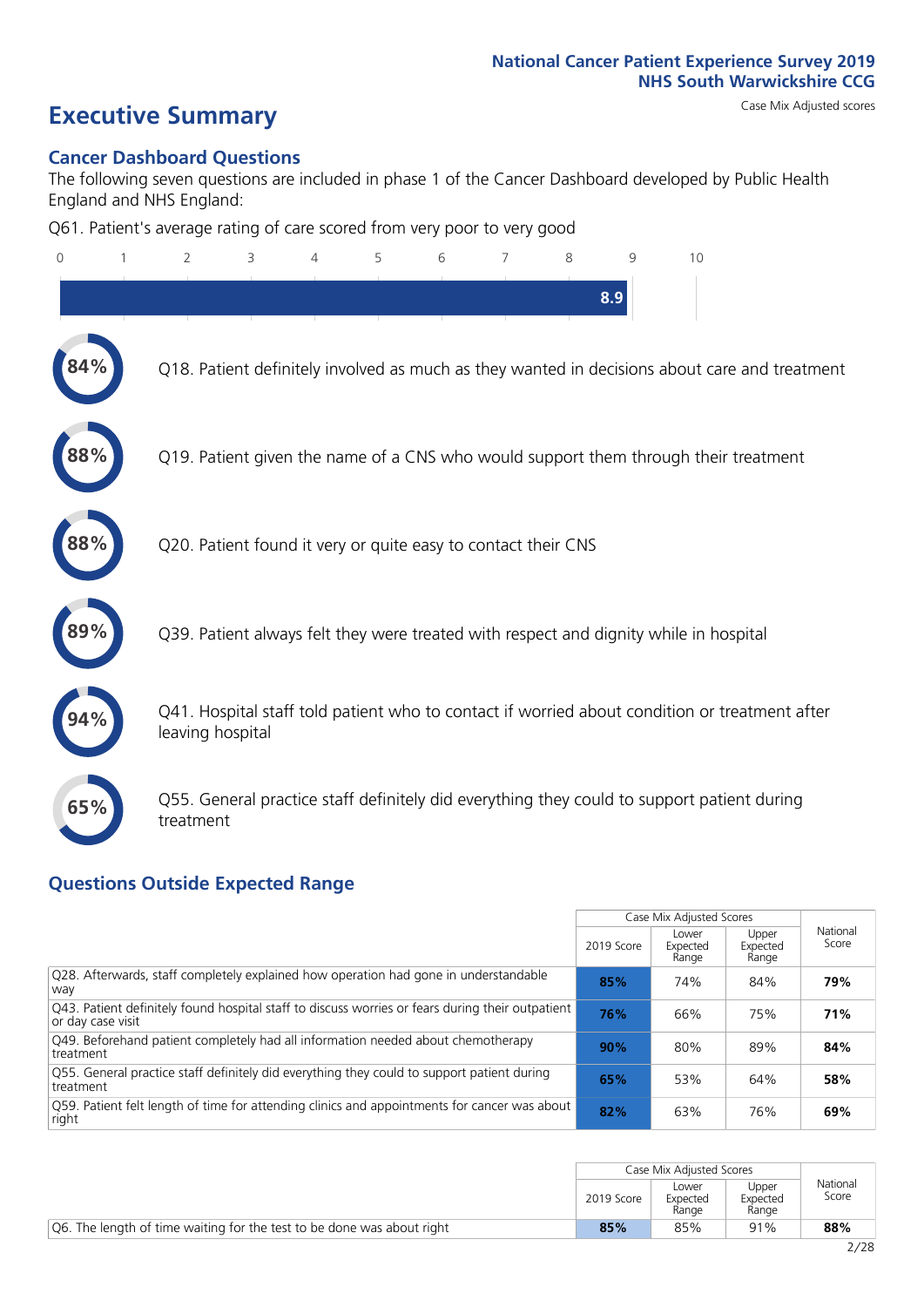|                                                                                                  |            | Case Mix Adjusted Scores   |                            |                   |
|--------------------------------------------------------------------------------------------------|------------|----------------------------|----------------------------|-------------------|
|                                                                                                  | 2019 Score | Lower<br>Expected<br>Range | Upper<br>Expected<br>Range | National<br>Score |
| Q19. Patient given the name of a CNS who would support them through their treatment              | 88%        | 89%                        | 95%                        | 92%               |
| Q22. Hospital staff gave information about support or self-help groups for people with<br>cancer | 84%        | 85%                        | 91%                        | 88%               |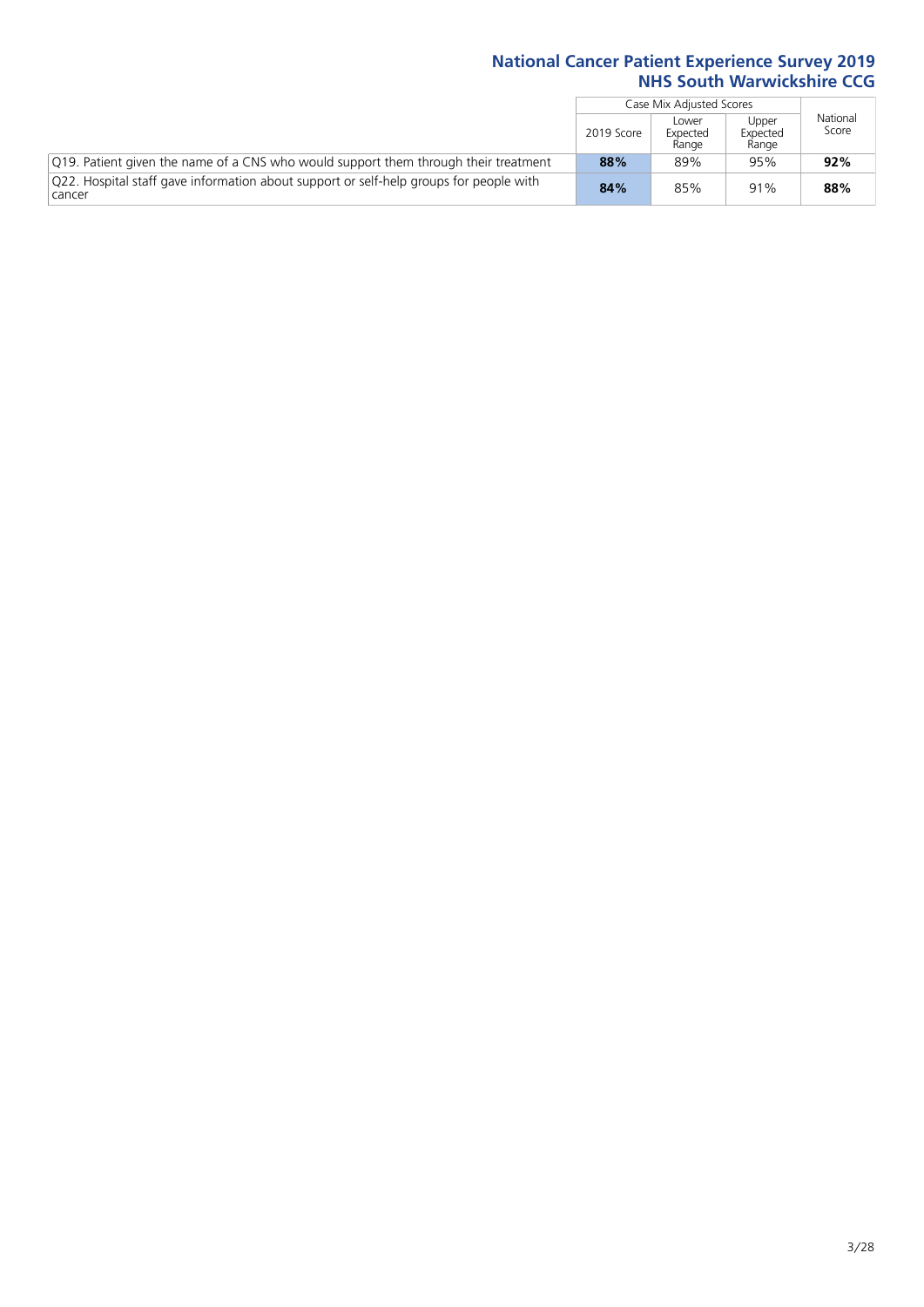### **Introduction**

The National Cancer Patient Experience Survey 2019 is the ninth iteration of the survey first undertaken in 2010. It has been designed to monitor national progress on cancer care; to provide information to drive local quality improvements; to assist commissioners and providers of cancer care; and to inform the work of the various charities and stakeholder groups supporting cancer patients.

The survey was overseen by a national Cancer Patient Experience Advisory Group. This Advisory Group set the principles and objectives of the survey programme and guided questionnaire development. The survey was commissioned and managed by NHS England. The survey provider, Picker, is responsible for designing, running and analysing the survey.

The 2019 survey involved 143 NHS Trusts. Out of 111,366 people, 67,858 people responded to the survey, yielding a response rate of 61%.

### **Methodology**

### **Eligibility, eldwork and survey methods**

The sample for the survey included all adult (aged 16 and over) NHS patients, with a confirmed primary diagnosis of cancer, discharged from an NHS Trust after an inpatient episode or day case attendance for cancer related treatment in the months of April, May and June 2019. The fieldwork for the survey was undertaken between December 2019 and March 2020.

As in the previous four years, the survey used a mixed mode methodology. Questionnaires were sent by post, with two reminders where necessary, but also included an option to complete the questionnaire online. A Freephone helpline and email was available for respondents to opt out, ask questions about the survey, enable them to complete their questionnaire over the phone and provide access to a translation and interpreting facility for those whose first language was not English.

### **Case-mix adjustment**

Both unadjusted and adjusted scores are presented in this report. Case-mix adjusted scores allows us to account for the impact that differing patient populations might have on results. By using the case-mix adjusted estimates we can obtain a greater understanding of how a CCG is performing given their patient population. The factors taken into account in this case-mix adjustment are gender, age, ethnic group, deprivation, and tumour group.

### **Scoring methodology**

Fifty-two questions from the questionnaire are scored as these questions relate directly to patient experience. For all but one question (Q61), scores are presented as the percentage of positive responses out of all scored responses. For Q61, respondents rate their overall care on a scale of 0 to 10, of which the average was calculated for this question's presented score. The percentages in this report have been rounded to the nearest percentage point. Therefore, in some cases the figures do not appear to add up to 100%.

### **Statistical significance**

In the reporting of 2019 results, appropriate statistical tests have been undertaken to identify unadjusted scores for which the change over time is 'statistically significant'. Thirty-seven scored questions in 2019 have been compared with those of 2018 and a statistically significant change between the two years has been reported where identified.

For the scored questions that are comparable beyond 2018, statistically significant change over the five years has also been reported where identified. A statistically significant difference means that the change in the result is very unlikely to have occurred by sampling variation.

### **Suppression**

### **Question-level suppression**

For scores where the base size per question is  $<$ 21, the score will be suppressed and replaced with an asterisk (\*). The base size will include neutral response options.

### **Double suppression**

If any group within a particular sub-group breakdown (such as the tumour group breakdown) has <21 responses, then the figure for this particular group is suppressed and replaced with an asterisk (\*). If there is only one group within the sub-group breakdown that has <21 respondents, and is therefore suppressed, the group with the next lowest number of respondents is also supressed and replaced with an asterisk (\*) (regardless if it is greater than or less than 21).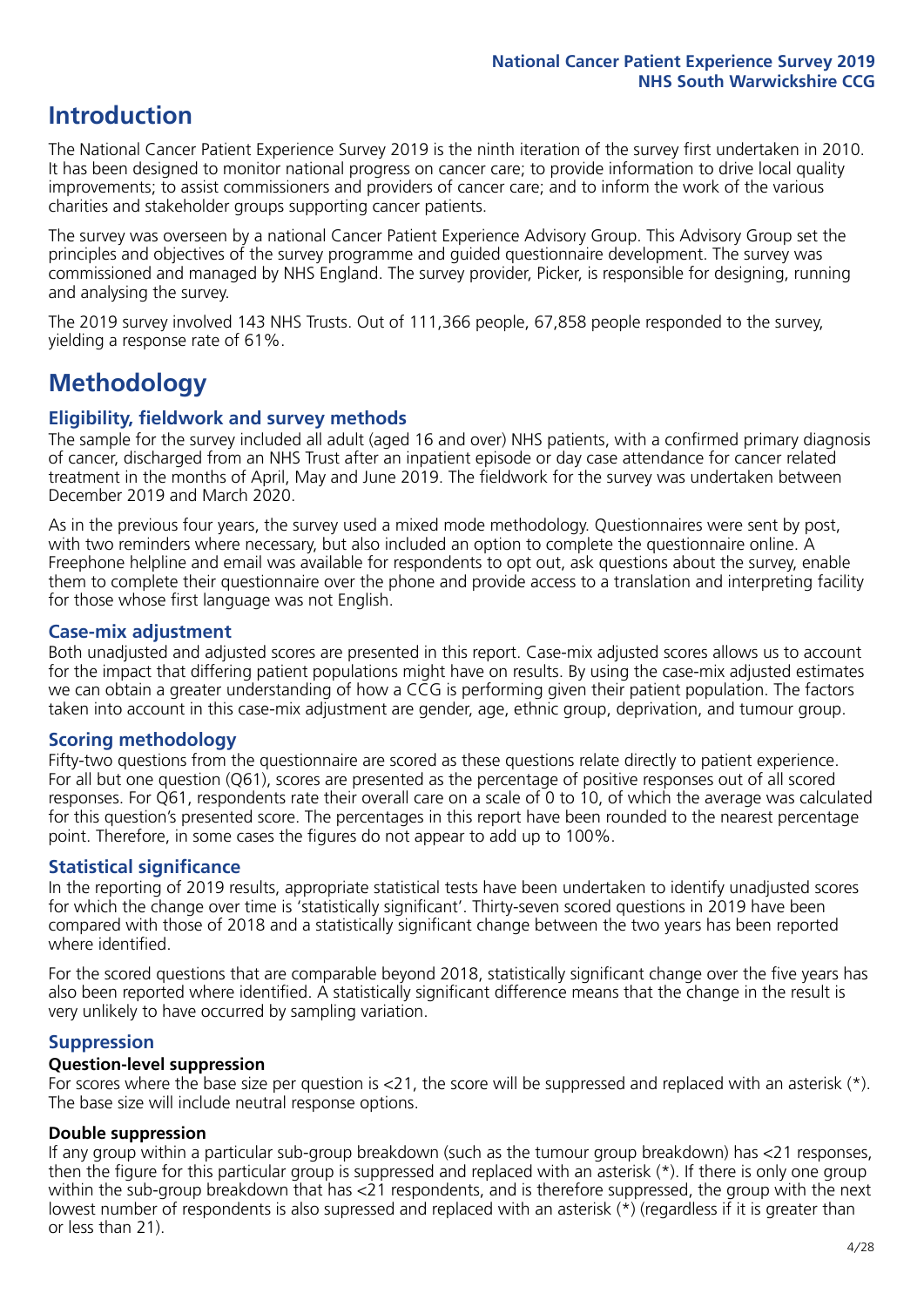### **Understanding the results**

This report shows how this CCG scored for each question in the survey, compared with national results and previous year's results. It is aimed at helping individual CCGs to understand their performance and identify areas for local improvement. Below is a description of the type of results presented within this report and how to understand them.

### **Expected range charts**

The expected range charts in this report show a bar with the lowest and highest score received for each question nationally. Within this bar, an expected range is given (in grey) and a black diamond represents the actual score for this CCG.

CCGs whose score is above the upper limit of the expected range (in the dark blue) are positive outliers, with a score statistically significantly higher than the national mean. This indicates that the CCG performs better than what CCGs of the same size and demographics are expected to perform. The opposite is true if the score is below the lower limit of the expected range (in the light blue); these are negative outliers. For scores within the expected range (in the grey), the score is what we would expect given the CCG's size and demographics.

### **Comparability tables**

The comparability tables show the 2018 and 2019 unadjusted scores for this CCG for each scored question. If there is a significant change from 2018 and 2019 or overall from 2015 to 2019, an arrow will be presented for the direction of change. The adjusted 2019 score will also be presented for each scored question along with the lower and upper expected range and national score. Scores above the upper limit of the expected range will be highlighted dark blue, scores below the lower limit of the expected range will be highlighted light blue, and scores within the lower and upper limit of the expected ranges will be highlighted grey.

### **Tumour type tables**

The tumour type tables show the unadjusted scores for each scored question for each of the 13 tumour groups. The national score for that tumour group is also shown. Unadjusted scores for the same tumour type across different CCGs may not be comparable, as they do not account for the impact that differing patient populations might have on results. Central nervous system is abbreviated as 'CNS' and lower gastrointestinal tract is abbreviated as 'LGT' throughout this report.

### **Year on year charts**

The year on year charts show five columns representing the unadjusted scores of the last five years (2015, 2016, 2017, 2018 and 2019) for each scored question.

### **Notes on specific questions**

Following the development phase of the 2019 survey, several changes were made to the questionnaire. Six scored questions were amended (Q5, Q18, Q30, Q35, Q56 and Q60) and one non-scored question (Q29) was amended that impacted the comparability of questions Q30 to Q41. Of all questions changed or impacted by change, only Q60 is presented with historical comparisons; though the results should be interpreted with caution.

### **Unadjusted data and case-mix adjusted data**

Unadjusted data should be used to see the actual responses from patients relating to the CCG. Case-mix adjusted data, together with expected ranges, should be used to understand whether the results are significantly higher or lower than national results taking account of the patient mix.

### **Further information**

This research was carried out in accordance with the international standard for organisations conducting social research (accreditation to ISO20252:2012; certificate number GB08/74322). The 2019 survey data has been produced and published in line with the Code of Practice for Official Statistics.

For more information on the methodology, please see the Technical Document. It can be viewed along with the 2019 questionnaire and survey quidance on the website at [www.ncpes.co.uk](https://www.ncpes.co.uk/supporting-documents). For all other outputs at National, Trust, CCG and Cancer Alliance level, please see the PDF reports, Excel tables and dashboards at [www.ncpes.co.uk.](https://www.ncpes.co.uk/current-results)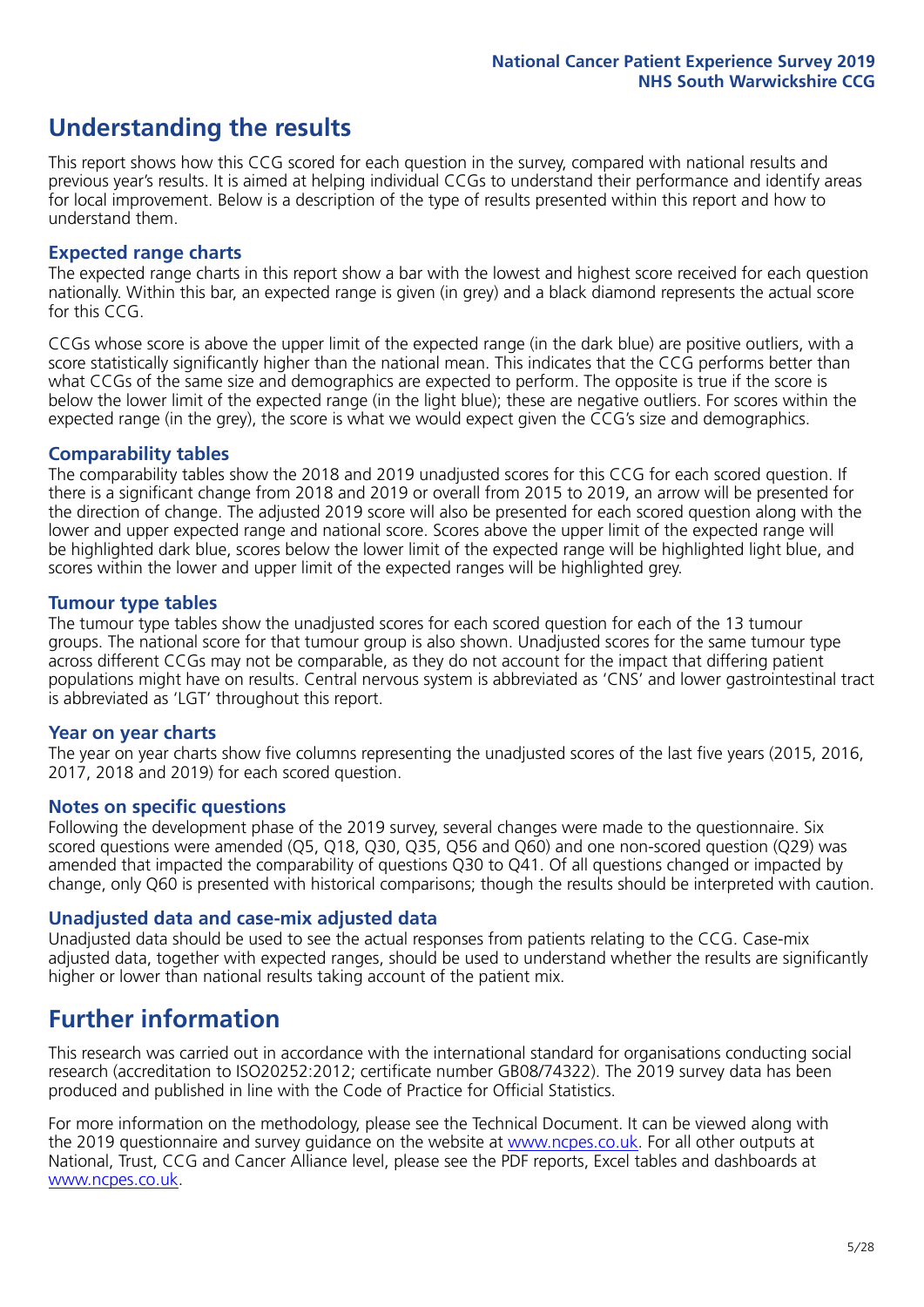### **Response Rate**

### **Overall Response Rate**

483 patients responded out of a total of 752 patients, resulting in a response rate of 64%.

|          | Sample Size | Adjusted<br>Sample | Completed | Response Rate |
|----------|-------------|--------------------|-----------|---------------|
| CCG      | 802         | 752                | 483       | 64%           |
| National | 119,855     | 111,366            | 67,858    | 61%           |

### **Respondents by Survey Type**

|                            | Number of<br>Respondents |
|----------------------------|--------------------------|
| Online                     | 45                       |
| Paper                      | 438                      |
| Phone                      |                          |
| <b>Translation Service</b> |                          |

### **Respondents by Tumour Group**

|                      | Number of<br>Respondents |
|----------------------|--------------------------|
| Brain / CNS          | 4                        |
| <b>Breast</b>        | 97                       |
| Colorectal / LGT     | 57                       |
| Gynaecological       | 20                       |
| Haematological       | 90                       |
| <b>Head and Neck</b> | 1 <sub>3</sub>           |
| Lung                 | 26                       |
| Prostate             | 30                       |
| Sarcoma              | 4                        |
| Skin                 | 15                       |
| <b>Upper Gastro</b>  | 24                       |
| Urological           | 48                       |
| Other                | 55                       |

### **Respondents by Age and Gender**

Respondents year of birth has been used to determine age. This information has been amalgamated into 8 age bands. The age and gender distribution for the CCG was as follows:

|        | Age 16-24 | Age 25-34 | Age 35-44 | Age 45-54 | Age 55-64 | Age 65-74 | Age 75-84 | Age 85+ | Total |
|--------|-----------|-----------|-----------|-----------|-----------|-----------|-----------|---------|-------|
| Male   |           |           |           |           | 37        | 83        | 85        | 15      | 236   |
| Female |           |           | ь         | 25        | 60        | 73        | 69        |         | 247   |
| Total  |           |           |           | 36        | 97        | 156       | 154       | 26      | 483   |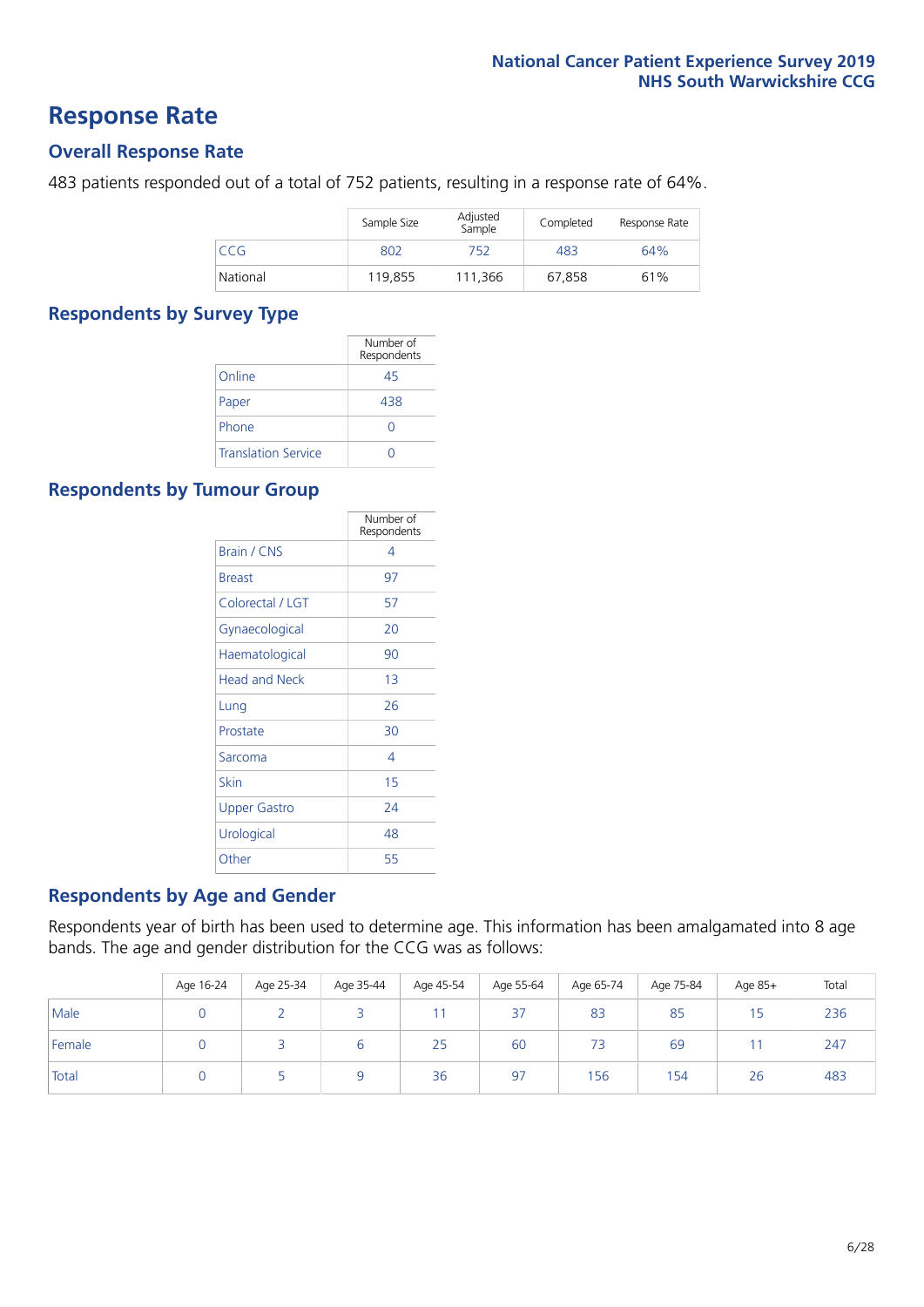## **Expected Range Charts**

| Lower Expected Range<br>Average                                                                                                               |    |     |     |     | Upper Expected Range |     |     |            | Case Mix Adjusted Score |            |          |
|-----------------------------------------------------------------------------------------------------------------------------------------------|----|-----|-----|-----|----------------------|-----|-----|------------|-------------------------|------------|----------|
| <b>SEEING YOUR GP</b><br>Q1. Saw GP once or twice before being told they needed to go to<br>hospital                                          | 0% | 10% | 20% | 30% | 40%                  | 50% | 60% | 70%        | 80%<br>81%<br>83%       |            | 90% 100% |
| Q2. Patient thought they were seen as soon as necessary<br><b>DIAGNOSTIC TESTS</b>                                                            | 0% | 10% | 20% | 30% | 40%                  | 50% | 60% | 70%        | 80%                     |            | 90% 100% |
| O5. Received all the information needed about the test<br>Q6. The length of time waiting for the test to be done was about                    |    |     |     |     |                      |     |     |            | 85%                     |            | 97%      |
| right<br>Q7. Test results explained in completely understandable way                                                                          |    |     |     |     |                      |     |     |            | 80%                     |            |          |
|                                                                                                                                               |    |     |     |     |                      |     |     |            |                         |            |          |
| <b>FINDING OUT WHAT WAS WRONG WITH YOU</b><br>Q10. Patient told they could bring a family member or friend when<br>first told they had cancer | 0% | 10% | 20% | 30% | 40%                  | 50% | 60% | 70%<br>73% | 80%                     |            | 90% 100% |
| Q11. Patient felt they were told sensitively that they had cancer                                                                             |    |     |     |     |                      |     |     |            | 86%                     |            |          |
| Q12. Patient completely understood the explanation of what was<br>wrong<br>Q13. Patient given easy to understand written information about    |    |     |     |     |                      |     |     |            | 77%<br>76%              |            |          |
| the type of cancer they had                                                                                                                   |    |     |     |     |                      |     |     |            |                         |            |          |
| <b>DECIDING THE BEST TREATMENT FOR YOU</b><br>Q14. Patient felt that treatment options were completely explained                              | 0% | 10% | 20% | 30% | 40%                  | 50% | 60% | 70%        | 80%<br>86%              |            | 90% 100% |
| Q15. Patient felt possible side effects were definitely explained in<br>an understandable way                                                 |    |     |     |     |                      |     |     |            | 76%                     |            |          |
| Q16. Patient definitely given practical advice and support in dealing<br>with side effects of treatment                                       |    |     |     |     |                      |     |     | 67%        |                         |            |          |
| Q17. Patient definitely told about side effects that could affect<br>them in the future                                                       |    |     |     |     |                      |     | 58% |            |                         |            |          |
| Q18. Patient definitely involved as much as they wanted in<br>decisions about care and treatment                                              |    |     |     |     |                      |     |     |            | 84%                     |            |          |
| <b>CLINICAL NURSE SPECIALIST (CNS)</b>                                                                                                        | 0% | 10% | 20% | 30% | 40%                  | 50% | 60% | 70%        | 80%                     |            | 90% 100% |
| Q19. Patient given the name of a CNS who would support them<br>through their treatment                                                        |    |     |     |     |                      |     |     |            |                         | 88%        |          |
| Q20. Patient found it very or quite easy to contact their CNS<br>Q21. Patient got understandable answers to important questions               |    |     |     |     |                      |     |     |            |                         | 88%<br>90% |          |
| all or most of the time                                                                                                                       |    |     |     |     |                      |     |     |            |                         |            |          |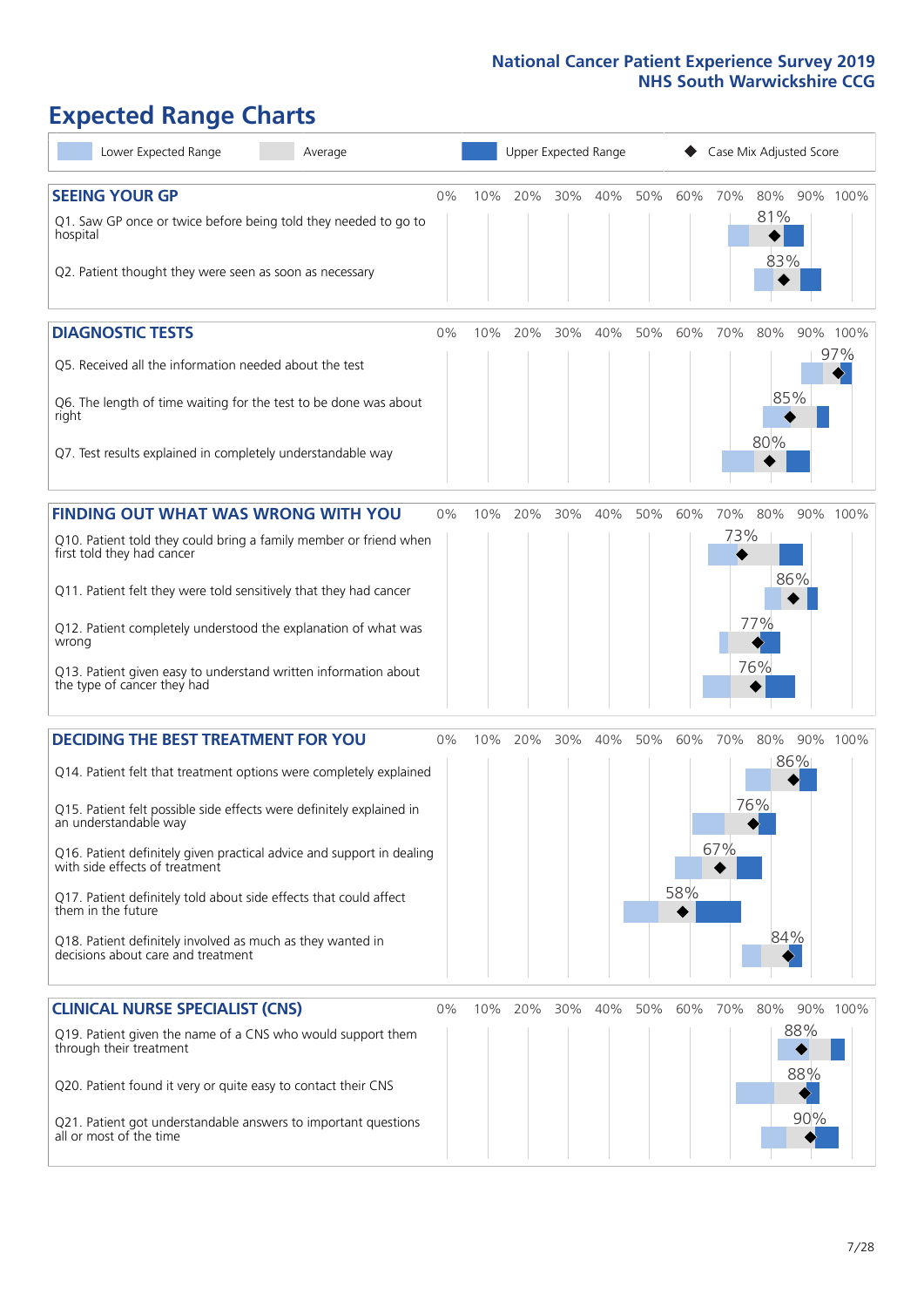### **Expected Range Charts**

| Lower Expected Range<br>Average                                                                                                                                                                                                                                                                                                                                                                                                                                                                                                                                                                                                                                                                                                                                                                                                                                                                                                                                                                                                                                                                                                                                                   |       |     | Upper Expected Range |     |     |            |     |                          | Case Mix Adjusted Score                              |                 |
|-----------------------------------------------------------------------------------------------------------------------------------------------------------------------------------------------------------------------------------------------------------------------------------------------------------------------------------------------------------------------------------------------------------------------------------------------------------------------------------------------------------------------------------------------------------------------------------------------------------------------------------------------------------------------------------------------------------------------------------------------------------------------------------------------------------------------------------------------------------------------------------------------------------------------------------------------------------------------------------------------------------------------------------------------------------------------------------------------------------------------------------------------------------------------------------|-------|-----|----------------------|-----|-----|------------|-----|--------------------------|------------------------------------------------------|-----------------|
| <b>SUPPORT FOR PEOPLE WITH CANCER</b><br>Q22. Hospital staff gave information about support or self-help<br>groups for people with cancer<br>Q23. Hospital staff discussed or gave information about the impact<br>cancer could have on day to day activities<br>Q24. Hospital staff gave information on getting financial help or<br>possible benefits<br>Q25. Hospital staff told patient they could get free prescriptions                                                                                                                                                                                                                                                                                                                                                                                                                                                                                                                                                                                                                                                                                                                                                     | $0\%$ | 10% | 20%                  | 30% | 40% | 50%        | 60% | 70%<br>66%               | 80%<br>84%<br>81%<br>82%                             | 90% 100%        |
| <b>OPERATIONS</b><br>Q27. Beforehand, patient had all the information needed about the<br>operation<br>Q28. Afterwards, staff completely explained how operation had<br>gone in understandable way                                                                                                                                                                                                                                                                                                                                                                                                                                                                                                                                                                                                                                                                                                                                                                                                                                                                                                                                                                                | $0\%$ | 10% | 20%                  | 30% | 40% | 50%        | 60% | 70%                      | 80%<br>85%                                           | 90% 100%<br>96% |
| <b>HOSPITAL CARE AS AN INPATIENT</b><br>Q30. Hospital staff didn't talk in front of patient as if patient wasn't<br>there<br>Q31. Patient had confidence and trust in all doctors treating them<br>Q32. Patient's family or someone close definitely felt able to talk to<br>a doctor<br>Q33. Patient had confidence and trust in all the ward nurses<br>treating them<br>Q34. Patient thought there were always or nearly always enough<br>nurses on duty to care for them<br>Q35. All hospital staff asked patient what name they prefer to be<br>called by<br>Q36. Patient always given enough privacy when discussing<br>condition or treatment<br>Q37. Patient definitely found hospital staff to discuss worries or<br>fears during their inpatient visit<br>Q38. Hospital staff definitely did everything they could to help<br>control pain<br>Q39. Patient always felt they were treated with respect and dignity<br>while in hospital<br>Q40. Patient given clear written information about what should or<br>should not do after leaving hospital<br>Q41. Hospital staff told patient who to contact if worried about<br>condition or treatment after leaving hospital | $0\%$ | 10% | 20%                  | 30% | 40% | 50%<br>54% | 60% | 70%<br>71%<br>75%<br>68% | 80%<br>86%<br>84%<br>76%<br>86%<br>83%<br>89%<br>85% | 90% 100%<br>94% |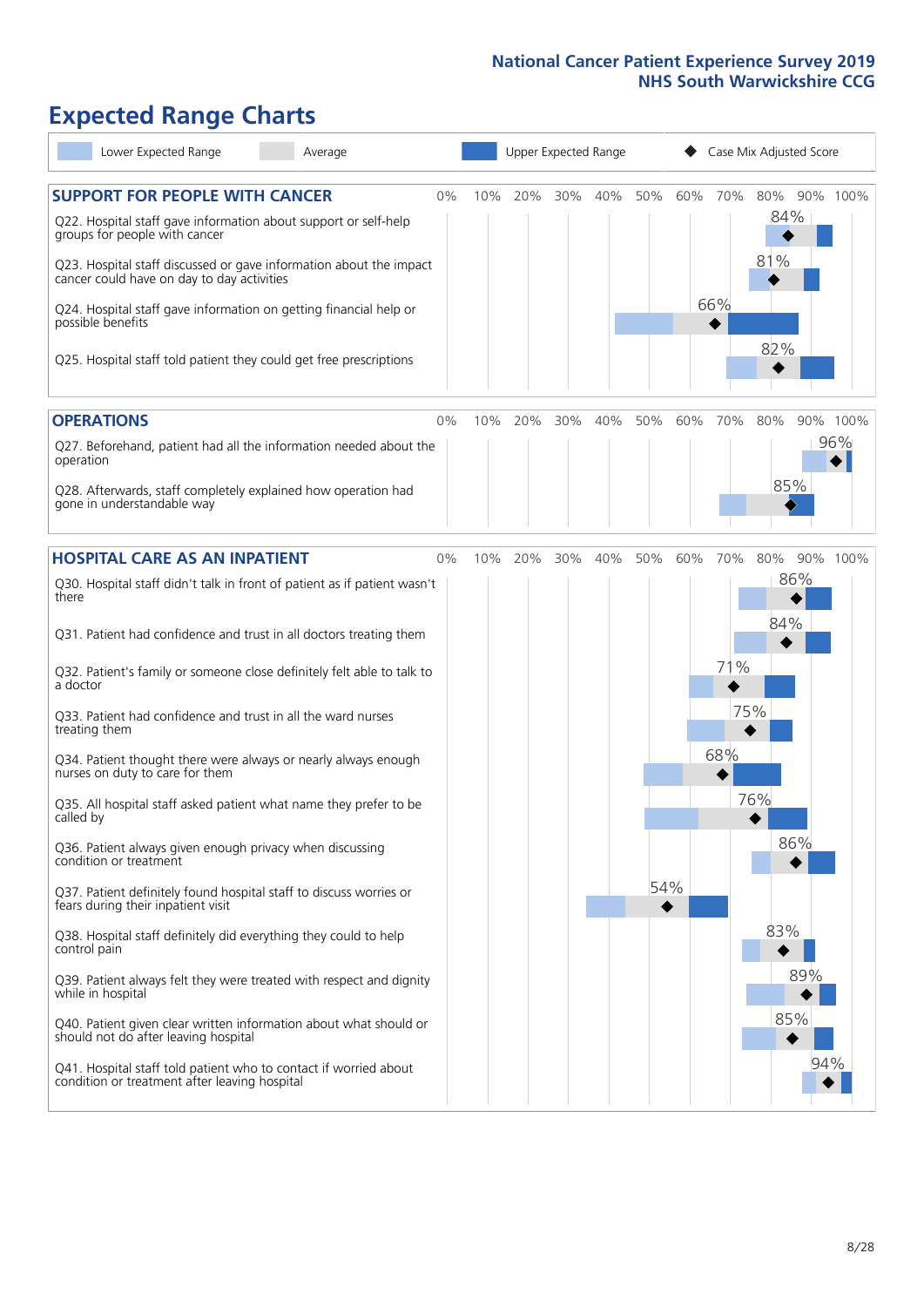### **Expected Range Charts**

| Lower Expected Range<br>Average                                                                                       |          |     |     |     | Upper Expected Range |     |     | Case Mix Adjusted Score |         |     |          |  |
|-----------------------------------------------------------------------------------------------------------------------|----------|-----|-----|-----|----------------------|-----|-----|-------------------------|---------|-----|----------|--|
| <b>HOSPITAL CARE AS A DAY PATIENT / OUTPATIENT 0%</b>                                                                 |          | 10% | 20% | 30% | 40%                  | 50% | 60% |                         | 70% 80% |     | 90% 100% |  |
| Q43. Patient definitely found hospital staff to discuss worries or<br>fears during their outpatient or day case visit |          |     |     |     |                      |     |     |                         | 76%     |     |          |  |
| Q44. Cancer doctor had the right documents at patient's last<br>outpatient appointment                                |          |     |     |     |                      |     |     |                         |         |     | 96%      |  |
| Q46. Beforehand patient completely had all information needed<br>about radiotherapy treatment                         |          |     |     |     |                      |     |     |                         | 83%     |     |          |  |
| Q47. Patient completely given understandable information about<br>whether radiotherapy was working                    |          |     |     |     |                      |     | 60% |                         |         |     |          |  |
| Q49. Beforehand patient completely had all information needed<br>about chemotherapy treatment                         |          |     |     |     |                      |     |     |                         |         | 90% |          |  |
| Q50. Patient given enough information about whether<br>chemotherapy was working in a completely understandable way    |          |     |     |     |                      |     |     | 74%                     |         |     |          |  |
| <b>HOME CARE AND SUPPORT</b>                                                                                          | 0%       | 10% | 20% | 30% | 40%                  | 50% | 60% | 70%                     | 80%     |     | 90% 100% |  |
| Q51. Hospital staff definitely gave family or someone close all the<br>information needed to help care at home        |          |     |     |     |                      |     | 61% |                         |         |     |          |  |
| Q52. Patient definitely given enough support from health or social<br>services during treatment                       |          |     |     |     | 44%                  |     |     |                         |         |     |          |  |
| Q53. Patient definitely given enough support from health or social<br>services after treatment                        |          |     |     |     | 39%                  |     |     |                         |         |     |          |  |
| <b>CARE FROM YOUR GENERAL PRACTICE</b>                                                                                | 0%       | 10% | 20% | 30% | 40%                  | 50% | 60% | 70%                     | 80%     |     | 90% 100% |  |
| Q54. GP given enough information about patient's condition and<br>treatment                                           |          |     |     |     |                      |     |     |                         |         |     | 96%      |  |
| Q55. General practice staff definitely did everything they could to<br>support patient during treatment               |          |     |     |     |                      |     | 65% |                         |         |     |          |  |
| <b>YOUR OVERALL NHS CARE</b>                                                                                          | 0%       | 10% | 20% | 30% | 40%                  | 50% | 60% | 70%                     | 80%     |     | 90% 100% |  |
| Q56. Different people treating and caring for patient always work<br>well together to give best possible care         |          |     |     |     |                      |     |     |                         | 74%     |     |          |  |
| Q57. Patient given a care plan                                                                                        |          |     |     |     | 39%                  |     |     |                         |         |     |          |  |
| Q58. Overall the administration of care was good or very good                                                         |          |     |     |     |                      |     |     |                         |         | 91% |          |  |
| Q59. Patient felt length of time for attending clinics and<br>appointments for cancer was about right                 |          |     |     |     |                      |     |     |                         | 82%     |     |          |  |
| Q60. Someone discussed with patient whether they would like to<br>take part in cancer research                        |          |     | 24% |     |                      |     |     |                         |         |     |          |  |
|                                                                                                                       | $\Omega$ |     | 2   | 3   | 4                    | 5   | 6   |                         | 8       | 9   | 10       |  |
| Q61. Patient's average rating of care scored from very poor to very<br>good                                           |          |     |     |     |                      |     |     |                         |         | 8.9 |          |  |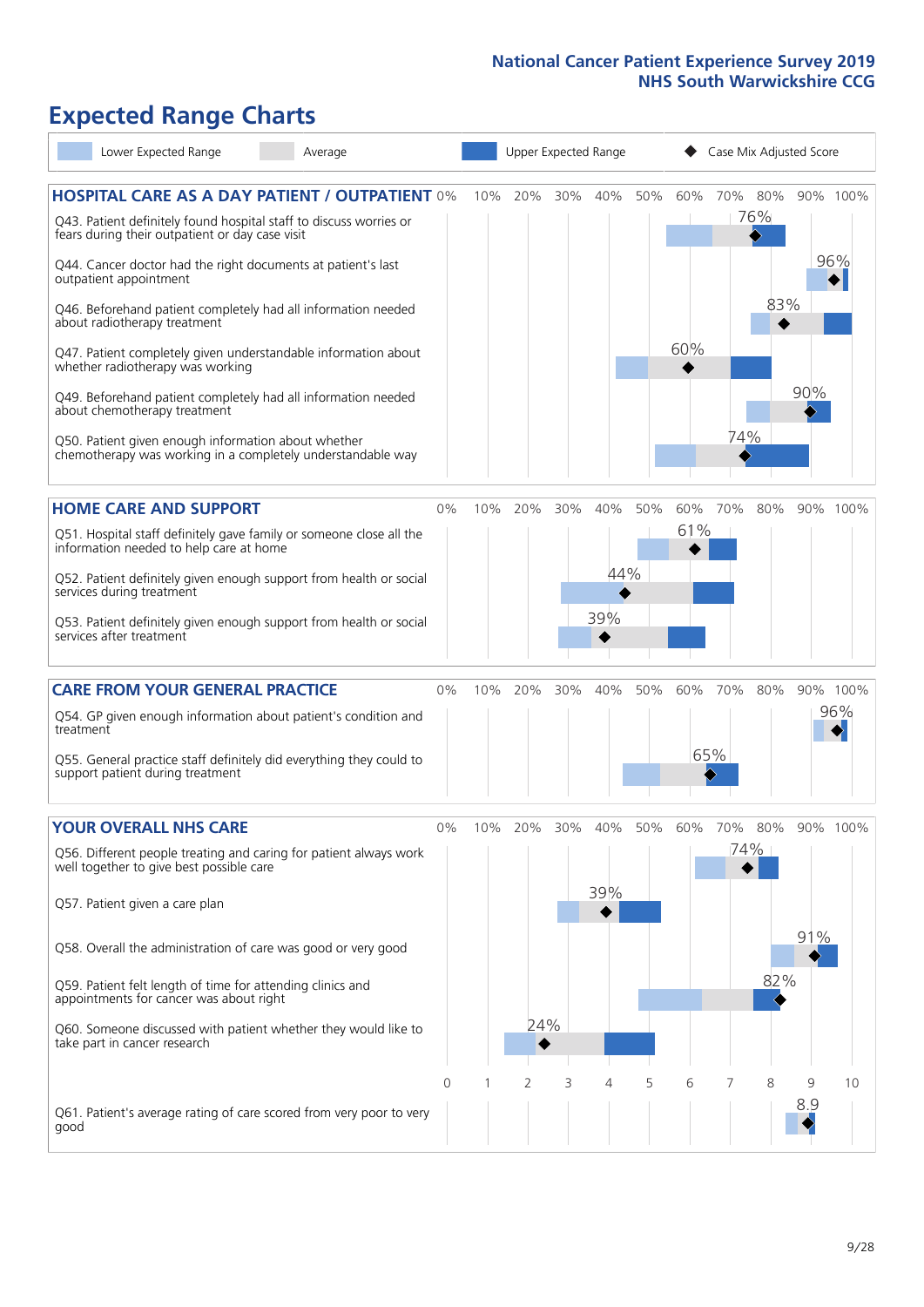### **Comparability Tables**

\* Indicates where a score has been suppressed because there are less than 21 responses.

\*\* No score available for 2018.

 $\triangle$  or  $\nabla$ 

Change 2018-2019: Indicates where 2019 score is significantly higher or lower than 2018 score Change Overall: Indicates significant change overall (2015, 2016, 2017, 2018 and 2019).

Adjusted Score below Lower Expected Range Adjusted Score between Upper and Lower Expected Ranges Adjusted Score above Upper Expected Range

|                                                                             | Unadjusted Scores |               |            |               |                                         |  |               | Case Mix Adjusted Scores |                                     |                   |  |
|-----------------------------------------------------------------------------|-------------------|---------------|------------|---------------|-----------------------------------------|--|---------------|--------------------------|-------------------------------------|-------------------|--|
|                                                                             | 2018<br>n         | 2018<br>Score | 2019<br>n. | 2019<br>Score | Change<br>2018-<br>2010 Overall<br>2019 |  | 2019<br>Score | Lower<br>Range           | Upper<br>Expected Expected<br>Range | National<br>Score |  |
| <b>SEEING YOUR GP</b>                                                       |                   |               |            |               |                                         |  |               |                          |                                     |                   |  |
| Q1. Saw GP once or twice before being told they needed to go<br>to hospital | 356               | 79%           | 355        | 81%           |                                         |  | 81%           | 75%                      | 83%                                 | 79%               |  |
| Q2. Patient thought they were seen as soon as necessary                     | 484               | 84%           | 468        | 84%           |                                         |  | 83%           | 81%                      | 87%                                 | 84%               |  |
| <b>DIAGNOSTIC TESTS</b>                                                     |                   |               |            |               |                                         |  |               |                          |                                     |                   |  |

| <b>PIASIVOJIJE I LJIJ</b>                                                 |      |     |     |     |  |     |     |     |     |
|---------------------------------------------------------------------------|------|-----|-----|-----|--|-----|-----|-----|-----|
| Q5. Received all the information needed about the test                    | $**$ | **  | 388 | 97% |  | 97% | 93% | 97% | 95% |
| Q6. The length of time waiting for the test to be done was<br>about right | 406  | 88% | 391 | 85% |  | 85% | 85% | 91% | 88% |
| Q7. Test results explained in completely understandable way               | 407  | 78% | 390 | 80% |  | 80% | 76% | 84% | 80% |

| <b>FINDING OUT WHAT WAS WRONG WITH YOU</b>                                                      |     |     |     |     |  |     |     |     |     |
|-------------------------------------------------------------------------------------------------|-----|-----|-----|-----|--|-----|-----|-----|-----|
| Q10. Patient told they could bring a family member or friend<br>when first told they had cancer | 444 | 76% | 435 | 72% |  | 73% | 72% | 82% | 77% |
| Q11. Patient felt they were told sensitively that they had cancer                               | 482 | 84% | 478 | 85% |  | 86% | 83% | 89% | 86% |
| Q12. Patient completely understood the explanation of what<br>was wrong                         | 488 | 69% | 476 | 77% |  | 77% | 69% | 77% | 73% |
| Q13. Patient given easy to understand written information<br>about the type of cancer they had  | 423 | 73% | 399 | 76% |  | 76% | 70% | 79% | 74% |

| <b>DECIDING THE BEST TREATMENT FOR YOU</b>                                                              |      |     |     |     |  |     |     |     |     |
|---------------------------------------------------------------------------------------------------------|------|-----|-----|-----|--|-----|-----|-----|-----|
| Q14. Patient felt that treatment options were completely<br>explained                                   | 416  | 82% | 421 | 85% |  | 86% | 80% | 87% | 83% |
| Q15. Patient felt possible side effects were definitely explained<br>in an understandable way           | 470  | 72% | 452 | 75% |  | 76% | 69% | 77% | 73% |
| Q16. Patient definitely given practical advice and support in<br>dealing with side effects of treatment | 462  | 65% | 453 | 67% |  | 67% | 63% | 72% | 67% |
| Q17. Patient definitely told about side effects that could affect<br>them in the future                 | 440  | 58% | 438 | 56% |  | 58% | 52% | 61% | 57% |
| Q18. Patient definitely involved as much as they wanted in<br>decisions about care and treatment        | $**$ | **  | 470 | 85% |  | 84% | 78% | 85% | 81% |

| <b>CLINICAL NURSE SPECIALIST (CNS)</b>                                                    |     |     |     |     |     |     |     |     |
|-------------------------------------------------------------------------------------------|-----|-----|-----|-----|-----|-----|-----|-----|
| Q19. Patient given the name of a CNS who would support them<br>through their treatment    | 464 | 88% | 449 | 87% | 88% | 89% | 95% | 92% |
| Q20. Patient found it very or quite easy to contact their CNS                             | 365 | 91% | 350 | 89% | 88% | 81% | 89% | 85% |
| Q21. Patient got understandable answers to important<br>questions all or most of the time | 350 | 91% | 334 | 91% | 90% | 84% | 91% | 87% |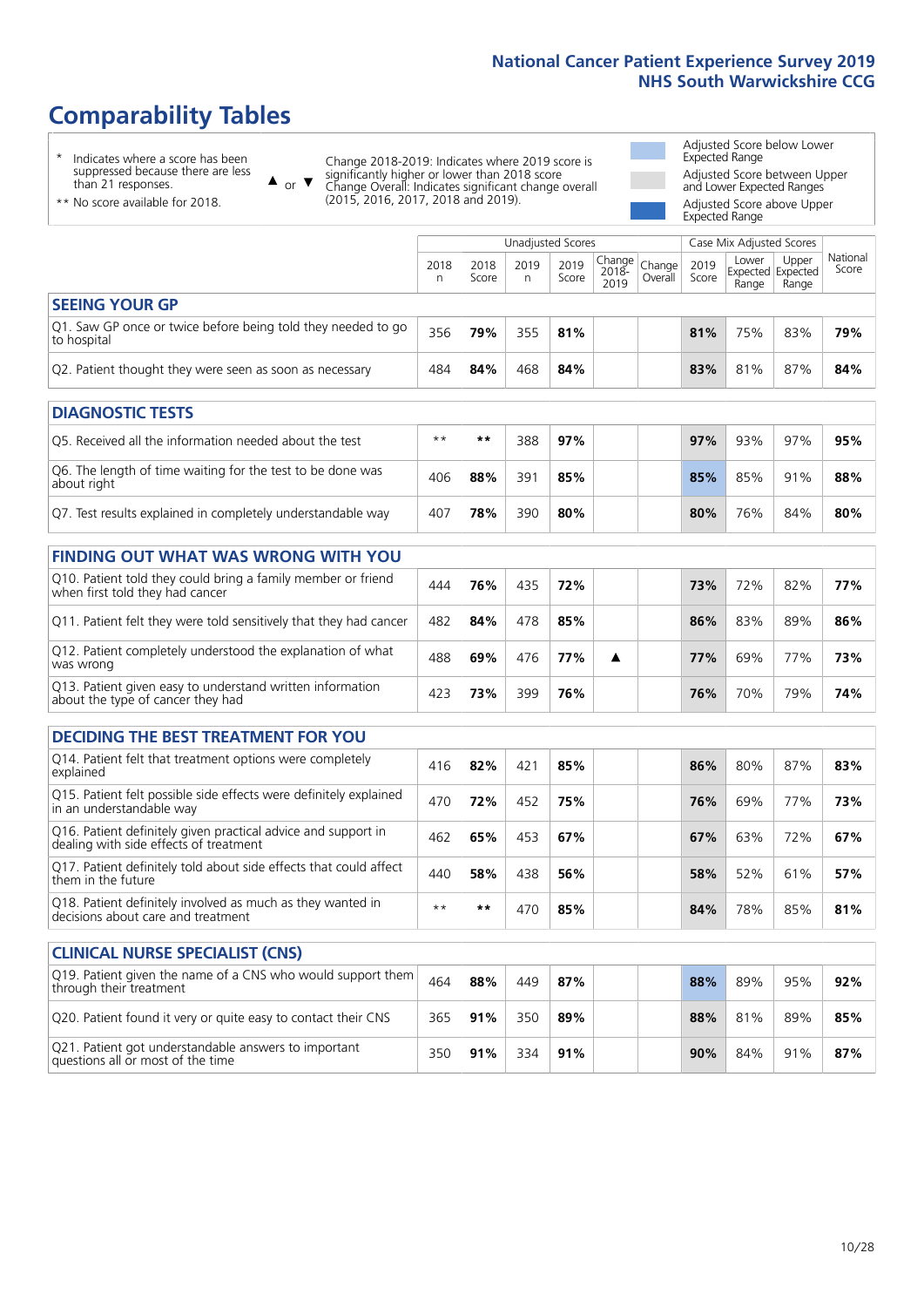### **Comparability Tables**

\* Indicates where a score has been suppressed because there are less than 21 responses.

\*\* No score available for 2018.

 $\triangle$  or  $\nabla$ 

Change 2018-2019: Indicates where 2019 score is significantly higher or lower than 2018 score Change Overall: Indicates significant change overall (2015, 2016, 2017, 2018 and 2019).

Adjusted Score below Lower Expected Range Adjusted Score between Upper and Lower Expected Ranges Adjusted Score above Upper Expected Range

|                                                                                                                   |              |               |           | <b>Unadjusted Scores</b> |                         |                   |               | Case Mix Adjusted Scores            |                |                   |
|-------------------------------------------------------------------------------------------------------------------|--------------|---------------|-----------|--------------------------|-------------------------|-------------------|---------------|-------------------------------------|----------------|-------------------|
|                                                                                                                   | 2018<br>n    | 2018<br>Score | 2019<br>n | 2019<br>Score            | Change<br>2018-<br>2019 | Change<br>Overall | 2019<br>Score | Lower<br>Expected Expected<br>Range | Upper<br>Range | National<br>Score |
| <b>SUPPORT FOR PEOPLE WITH CANCER</b>                                                                             |              |               |           |                          |                         |                   |               |                                     |                |                   |
| Q22. Hospital staff gave information about support or self-help<br>groups for people with cancer                  | 378          | 83%           | 348       | 84%                      |                         |                   | 84%           | 85%                                 | 91%            | 88%               |
| Q23. Hospital staff discussed or gave information about the<br>impact cancer could have on day to day activities  | 317          | 80%           | 293       | 80%                      |                         |                   | 81%           | 80%                                 | 88%            | 84%               |
| Q24. Hospital staff gave information on getting financial help or<br>possible benefits                            | 213          | 60%           | 207       | 66%                      |                         |                   | 66%           | 56%                                 | 69%            | 63%               |
| Q25. Hospital staff told patient they could get free prescriptions                                                | 206          | 88%           | 198       | 83%                      |                         |                   | 82%           | 77%                                 | 87%            | 82%               |
| <b>OPERATIONS</b>                                                                                                 |              |               |           |                          |                         |                   |               |                                     |                |                   |
| Q27. Beforehand, patient had all the information needed about<br>the operation                                    | 246          | 98%           | 233       | 96%                      |                         |                   | 96%           | 94%                                 | 99%            | 96%               |
| Q28. Afterwards, staff completely explained how operation had<br>gone in understandable way                       | 250          | 85%           | 231       | 85%                      |                         |                   | 85%           | 74%                                 | 84%            | 79%               |
| <b>HOSPITAL CARE AS AN INPATIENT</b>                                                                              |              |               |           |                          |                         |                   |               |                                     |                |                   |
| Q30. Hospital staff didn't talk in front of patient as if patient<br>wasn't there                                 | $* *$        | **            | 225       | 88%                      |                         |                   | 86%           | 79%                                 | 88%            | 84%               |
| Q31. Patient had confidence and trust in all doctors treating<br>them                                             | $\star\star$ | **            | 228       | 84%                      |                         |                   | 84%           | 79%                                 | 89%            | 84%               |
| Q32. Patient's family or someone close definitely felt able to talk<br>to a doctor                                | $\star\star$ | **            | 192       | 71%                      |                         |                   | 71%           | 66%                                 | 79%            | 72%               |
| Q33. Patient had confidence and trust in all the ward nurses<br>treating them                                     | $\star\star$ | **            | 228       | 75%                      |                         |                   | 75%           | 68%                                 | 80%            | 74%               |
| Q34. Patient thought there were always or nearly always<br>enough nurses on duty to care for them                 | $**$         | $***$         | 225       | 68%                      |                         |                   | 68%           | 58%                                 | 71%            | 64%               |
| Q35. All hospital staff asked patient what name they prefer to<br>be called by                                    | $**$         | **            | 223       | 77%                      |                         |                   | 76%           | 62%                                 | 79%            | 71%               |
| Q36. Patient always given enough privacy when discussing<br>condition or treatment                                | $\star\star$ | **            | 228       | 86%                      |                         |                   | 86%           | 80%                                 | 89%            | 85%               |
| Q37. Patient definitely found hospital staff to discuss worries or<br>fears during their inpatient visit          | $\star\star$ | **            | 156       | 54%                      |                         |                   | 54%           | 44%                                 | 60%            | 52%               |
| Q38. Hospital staff definitely did everything they could to help<br>control pain                                  | $\star\star$ | **            | 184       | 84%                      |                         |                   | 83%           | 77%                                 | 88%            | 83%               |
| Q39. Patient always felt they were treated with respect and<br>dignity while in hospital                          | $\star\star$ | **            | 228       | 89%                      |                         |                   | 89%           | 83%                                 | 92%            | 88%               |
| Q40. Patient given clear written information about what should<br>or should not do after leaving hospital         | $**$         | **            | 206       | 85%                      |                         |                   | 85%           | 81%                                 | 91%            | 86%               |
| Q41. Hospital staff told patient who to contact if worried about<br>condition or treatment after leaving hospital | $**$         | **            | 213       | 94%                      |                         |                   | 94%           | 91%                                 | 97%            | 94%               |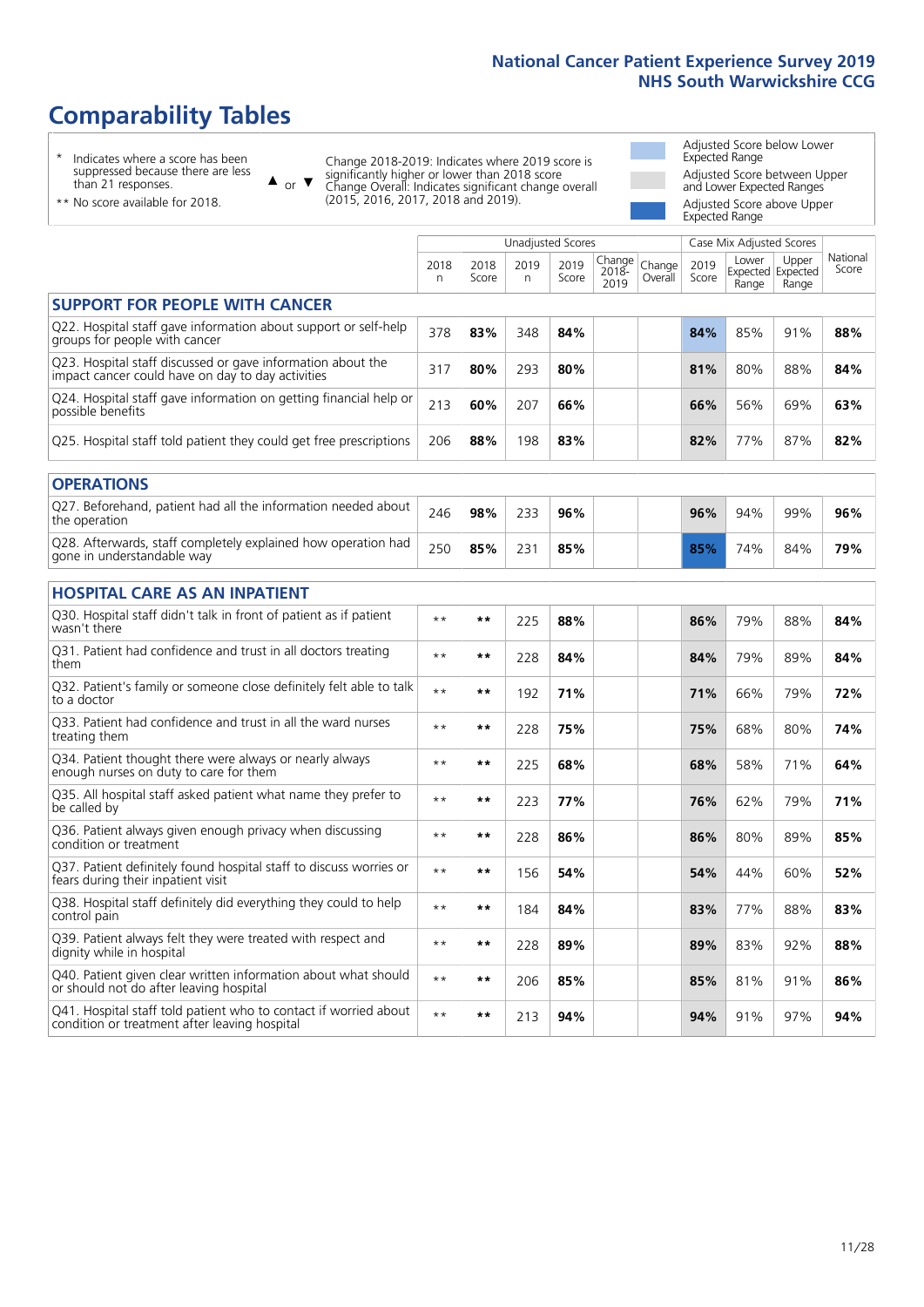### **Comparability Tables**

\* Indicates where a score has been suppressed because there are less than 21 responses.

\*\* No score available for 2018.

 $\triangle$  or  $\nabla$ 

Change 2018-2019: Indicates where 2019 score is significantly higher or lower than 2018 score Change Overall: Indicates significant change overall (2015, 2016, 2017, 2018 and 2019).

Adjusted Score below Lower Expected Range Adjusted Score between Upper and Lower Expected Ranges Adjusted Score above Upper Expected Range

|                                                                                                                       |              |               |           | <b>Unadjusted Scores</b> |                         |                      |               | Case Mix Adjusted Scores |                                     |                   |
|-----------------------------------------------------------------------------------------------------------------------|--------------|---------------|-----------|--------------------------|-------------------------|----------------------|---------------|--------------------------|-------------------------------------|-------------------|
|                                                                                                                       | 2018<br>n    | 2018<br>Score | 2019<br>n | 2019<br>Score            | Change<br>2018-<br>2019 | Change<br>Overall    | 2019<br>Score | Lower<br>Range           | Upper<br>Expected Expected<br>Range | National<br>Score |
| <b>HOSPITAL CARE AS A DAY PATIENT / OUTPATIENT</b>                                                                    |              |               |           |                          |                         |                      |               |                          |                                     |                   |
| Q43. Patient definitely found hospital staff to discuss worries or<br>fears during their outpatient or day case visit | 361          | 76%           | 331       | 76%                      |                         |                      | 76%           | 66%                      | 75%                                 | 71%               |
| Q44. Cancer doctor had the right documents at patient's last<br>outpatient appointment                                | 432          | 98%           | 423       | 96%                      |                         |                      | 96%           | 94%                      | 98%                                 | 96%               |
| Q46. Beforehand patient completely had all information needed<br>about radiotherapy treatment                         | 86           | 93%           | 99        | 83%                      |                         |                      | 83%           | 80%                      | 93%                                 | 86%               |
| Q47. Patient completely given understandable information<br>about whether radiotherapy was working                    | 69           | 64%           | 89        | 58%                      |                         |                      | 60%           | 50%                      | 70%                                 | 60%               |
| Q49. Beforehand patient completely had all information needed<br>about chemotherapy treatment                         | 231          | 85%           | 242       | 90%                      |                         |                      | 90%           | 80%                      | 89%                                 | 84%               |
| Q50. Patient given enough information about whether<br>chemotherapy was working in a completely understandable way    | 203          | 66%           | 224       | 73%                      |                         |                      | 74%           | 61%                      | 74%                                 | 68%               |
| <b>HOME CARE AND SUPPORT</b>                                                                                          |              |               |           |                          |                         |                      |               |                          |                                     |                   |
| Q51. Hospital staff definitely gave family or someone close all<br>the information needed to help care at home        | 395          | 62%           | 385       | 61%                      |                         |                      | 61%           | 55%                      | 65%                                 | 60%               |
| Q52. Patient definitely given enough support from health or<br>social services during treatment                       | 200          | 56%           | 192       | 45%                      |                         | $\blacktriangledown$ | 44%           | 44%                      | 61%                                 | 52%               |
| Q53. Patient definitely given enough support from health or<br>social services after treatment                        | 109          | 51%           | 106       | 40%                      |                         |                      | 39%           | 36%                      | 54%                                 | 45%               |
| <b>CARE FROM YOUR GENERAL PRACTICE</b>                                                                                |              |               |           |                          |                         |                      |               |                          |                                     |                   |
| Q54. GP given enough information about patient's condition<br>and treatment                                           | 397          | 95%           | 402       | 97%                      |                         |                      | 96%           | 93%                      | 97%                                 | 95%               |
| Q55. General practice staff definitely did everything they could<br>to support patient during treatment               | 310          | 66%           | 315       | 65%                      |                         | ▼                    | 65%           | 53%                      | 64%                                 | 58%               |
| <b>YOUR OVERALL NHS CARE</b>                                                                                          |              |               |           |                          |                         |                      |               |                          |                                     |                   |
| Q56. Different people treating and caring for patient always<br>work well together to give best possible care         | $\star\star$ | $***$         | 452       | 75%                      |                         |                      | 74%           | 69%                      | 77%                                 | 73%               |
| Q57. Patient given a care plan                                                                                        | 381          | 36%           | 365       | 37%                      |                         |                      | 39%           | 33%                      | 43%                                 | 38%               |
| Q58. Overall the administration of care was good or very good                                                         | 477          | 88%           | 469       | 91%                      |                         |                      | 91%           | 86%                      | 92%                                 | 89%               |
| Q59. Patient felt length of time for attending clinics and<br>appointments for cancer was about right                 | 471          | 83%           | 462       | 82%                      |                         |                      | 82%           | 63%                      | 76%                                 | 69%               |
| Q60. Someone discussed with patient whether they would like<br>to take part in cancer research                        | 459          | 28%           | 454       | 24%                      |                         |                      | 24%           | 22%                      | 39%                                 | 30%               |
| Q61. Patient's average rating of care scored from very poor to<br>very good                                           | 470          | 9.0           | 462       | 8.9                      |                         |                      | 8.9           | 8.7                      | 8.9                                 | 8.8               |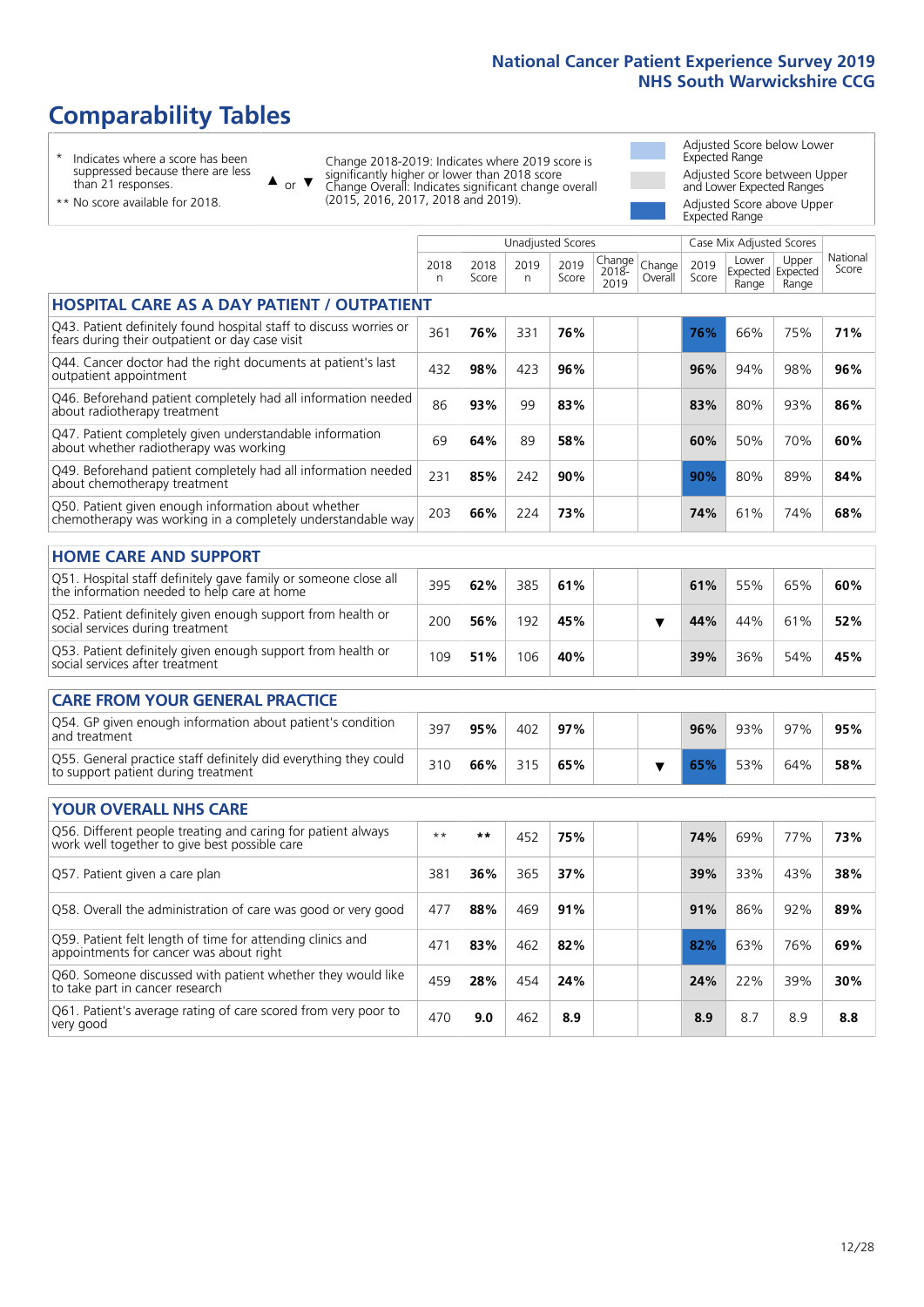- \* Indicates where a score has been suppressed because there are less than 21 responses.
- n.a. Indicates that there were no respondents for that tumour group.

| <b>SEEING YOUR GP</b>                           |            |          |               |                   |                    |                |                  |                 | Tumour Group |         |                                                     |                 |                 |             |                |
|-------------------------------------------------|------------|----------|---------------|-------------------|--------------------|----------------|------------------|-----------------|--------------|---------|-----------------------------------------------------|-----------------|-----------------|-------------|----------------|
|                                                 |            | Brain    | <b>Breast</b> | Colorectal<br>LGT | ᠊ᢛ<br>Gynaecologic | Haematological | Head and<br>Neck | Lung            | Prostate     | Sarcoma | Skin                                                | Upper<br>Gastro | Irologica       | Other       | All<br>Cancers |
| Q1. Saw GP once or twice before being told they | <b>CCG</b> | $^\star$ | 100% 88%      |                   |                    | 66%            | $\ast$           |                 | 50% 83%      |         | $\star$                                             |                 |                 | 82% 85% 81% |                |
| needed to go to hospital                        | National   | 59%      |               | 94% 75%           | 77%                |                |                  | 67% 79% 71% 82% |              |         | 71% 90% 74% 83% 74% 79%                             |                 |                 |             |                |
| Q2. Patient thought they were seen as soon as   | <b>CCG</b> | $\star$  |               | 90% 89%           |                    | 75%            | $\star$          |                 | 88% 87%      | $\star$ | $\star$                                             |                 | 96% 87% 76% 84% |             |                |
| necessary                                       | National   | 79%      |               |                   |                    |                |                  |                 |              |         | 89% 83% 81% 82% 81% 84% 86% 69% 85% 79% 85% 79% 84% |                 |                 |             |                |

#### **DIAGNOSTIC TESTS** Tumour Group

|                                                   |                                                                  | Brain<br>CNS | <b>Breast</b> | Colorectal<br>LGT | ᅙ<br>Gynaecologic | Haematological | Head and<br>Neck | Lung                | Prostate | Sarcoma | Skin    | Upper<br>Gastro | rological                                   | Other | All<br>Cancers |
|---------------------------------------------------|------------------------------------------------------------------|--------------|---------------|-------------------|-------------------|----------------|------------------|---------------------|----------|---------|---------|-----------------|---------------------------------------------|-------|----------------|
| O5. Received all the information needed about     | CCG                                                              | $\star$      |               | 100%100%          |                   | 91%            | $\star$          | 95%                 | $\star$  |         | $\star$ | $\star$         |                                             |       | 95% 95% 97%    |
| the test                                          | National                                                         | 93%          |               | 95% 95%           |                   |                |                  | 93% 95% 93% 95% 95% |          | 93%     | 96%     |                 | 95% 95%                                     |       | 95% 95%        |
| Q6. The length of time waiting for the test to be | <b>CCG</b>                                                       | $\star$      |               | 88% 85%           | $\star$           | 88%            | $\star$          | 96%                 | $\star$  | $\star$ |         |                 | 86% 75% 82% 85%                             |       |                |
| done was about right                              | National                                                         |              |               | 84% 91% 88%       |                   |                |                  |                     |          |         |         |                 | 86% 89% 88% 87% 87% 81% 87% 84% 87% 86% 88% |       |                |
| Q7. Test results explained in completely          | CCG                                                              | $\star$      |               | 89% 91%           | $\star$           | 70%            | $\star$          | 78%                 | $\star$  | $\star$ |         |                 | 81% 68% 78% 80%                             |       |                |
| understandable way                                | National 71% 83% 82% 77% 77% 79% 80% 80% 78% 84% 75% 80% 76% 80% |              |               |                   |                   |                |                  |                     |          |         |         |                 |                                             |       |                |

| <b>FINDING OUT WHAT WAS WRONG WITH YOU</b>        |          |         |               |                        |                |                |                        |                         | Tumour Group |         |         |                 |            |             |                |
|---------------------------------------------------|----------|---------|---------------|------------------------|----------------|----------------|------------------------|-------------------------|--------------|---------|---------|-----------------|------------|-------------|----------------|
|                                                   |          | Brain   | <b>Breast</b> | olorectal.<br>LGT<br>Û | Gynaecological | Haematological | ad and<br>Neck<br>Head | Lung                    | Prostate     | Sarcoma | Skin    | Upper<br>Gastro | Irological | Other       | All<br>Cancers |
| Q10. Patient told they could bring a family       | CCG      | $\star$ |               | 73% 85%                |                | 68%            | $^\star$               |                         | 78% 83%      | $\ast$  | $\star$ | 67%             | 68%        | 63% 72%     |                |
| member or friend when first told they had cancer  | National | 85%     | 82%           | 82%                    | 71%            | 71%            | 71%                    | 77%                     | 79%          | 73%     | 69%     | 76%             | 73%        | 75%         | 77%            |
| Q11. Patient felt they were told sensitively that | CCG      | $\star$ | 94%           | 91%                    |                | 84%            | $\ast$                 | 81%                     | 90%          | $\ast$  | $\star$ | 88%             | 77%        | 83%         | 85%            |
| they had cancer                                   | National | 79%     |               | 89% 87%                | 82%            |                | 84% 87%                |                         | 83% 86%      | 84%     | 89%     | 81%             |            | 84% 83%     | 86%            |
| Q12. Patient completely understood the            | CCG      | $\star$ | 85%           | 88%                    |                | 62%            | $\star$                | 81% 83%                 |              | $\ast$  | $\star$ | 79%             |            | 80% 67% 77% |                |
| explanation of what was wrong                     | National | 66%     | 77%           | 79%                    | 73%            | 60%            | 78%                    | 76%                     | 79%          | 67%     | 80%     | 70%             | 77%        | 70%         | 73%            |
| Q13. Patient given easy to understand written     | CCG      | $\star$ | 82%           | 78%                    |                | 73%            | $\star$                | $\star$                 | 88%          | $\ast$  | $\ast$  | 73%             | 68%        | 66% 76%     |                |
| information about the type of cancer they had     | National | 66%     | 78%           | 73%                    | 71%            | 76%            |                        | 69% 67% 83% 67% 84% 67% |              |         |         |                 | 74%        | 65%         | 74%            |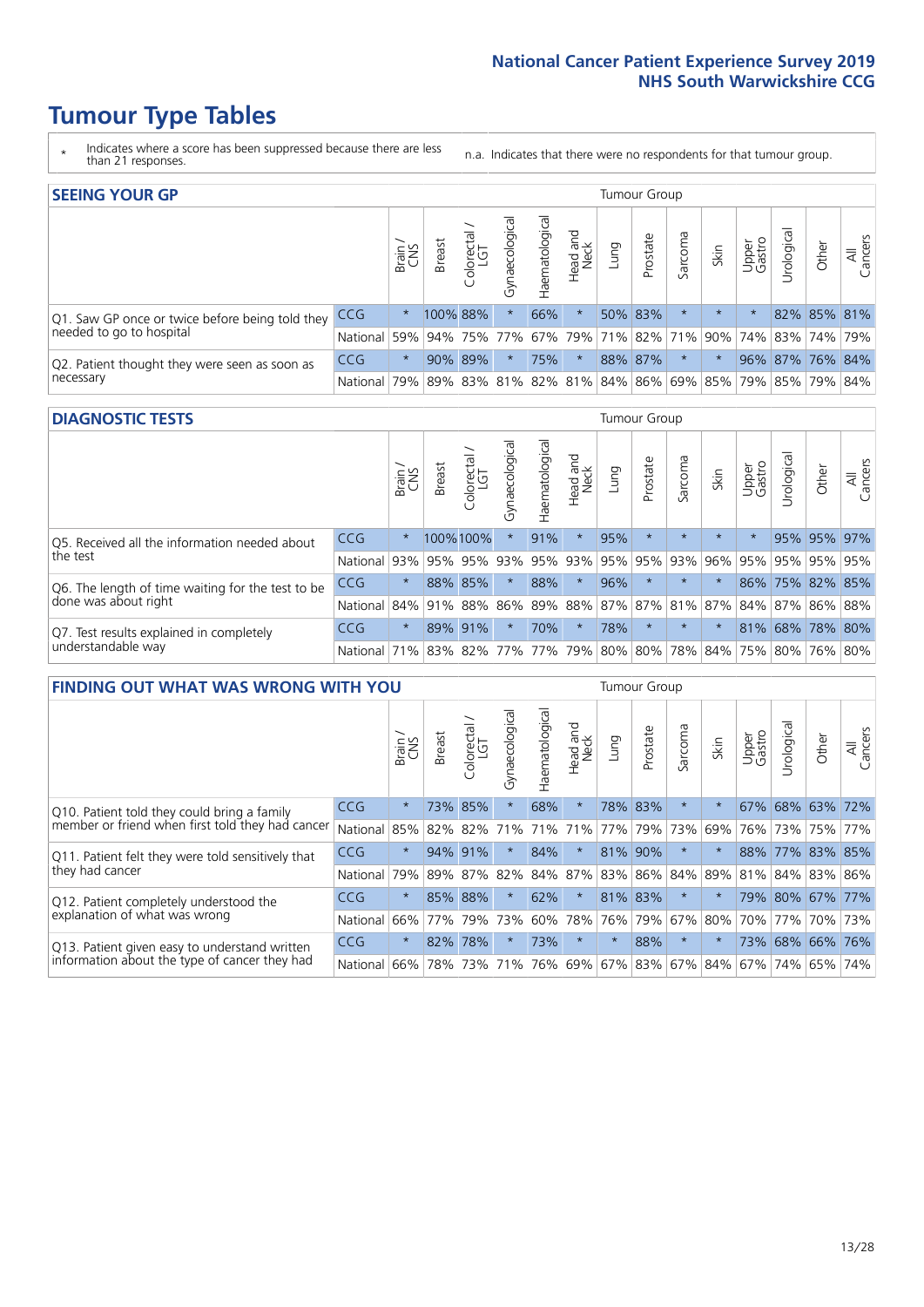\* Indicates where a score has been suppressed because there are less than 21 responses.

n.a. Indicates that there were no respondents for that tumour group.

| <b>DECIDING THE BEST TREATMENT FOR YOU</b>         |            |         |               |                             |                |                |                  |      | <b>Tumour Group</b> |                                     |         |                 |            |                 |                |
|----------------------------------------------------|------------|---------|---------------|-----------------------------|----------------|----------------|------------------|------|---------------------|-------------------------------------|---------|-----------------|------------|-----------------|----------------|
|                                                    |            | Brain   | <b>Breast</b> | blorectal.<br>LGT<br>$\cup$ | Gynaecological | Haematological | Head and<br>Neck | Lung | Prostate            | Sarcoma                             | Skin    | Upper<br>Gastro | Jrological | Other           | All<br>Cancers |
| Q14. Patient felt that treatment options were      | CCG        | $\star$ | 88%           | 96%                         | $\star$        | 72%            | $\star$          | 88%  | 93%                 | $\star$                             |         | 88%             | 87%        | 80%             | 85%            |
| completely explained                               | National   | 85%     | 85%           | 85%                         | 85%            | 82%            | 87%              |      | 84% 83%             | 83%                                 | 89%     | 81%             |            | 83% 79% 83%     |                |
| Q15. Patient felt possible side effects were       | <b>CCG</b> | $\star$ | 81%           | 94%                         | $\star$        | 57%            | $\star$          | 77%  | 90%                 | $\star$                             |         | 88%             | 69%        | 69%             | 175%           |
| definitely explained in an understandable way      | National   | 69%     | 74%           | 76%                         | 75%            | 69%            | 73%              |      | 74% 73%             | 73%                                 | 77%     | 72%             | 71%        | 70% 73%         |                |
| Q16. Patient definitely given practical advice and | <b>CCG</b> | $\star$ | 76%           | 85%                         |                | 51%            | $\star$          |      | 69% 69%             | $^\star$                            |         | 70%             | 74%        | 58% 67%         |                |
| support in dealing with side effects of treatment  | National   | 63%     | 70%           | 70%                         | 69%            | 65%            | 70%              |      | 69% 65%             | 66%                                 | 71%     | 66%             |            | 63% 64%         | 67%            |
| Q17. Patient definitely told about side effects    | <b>CCG</b> | $\star$ | 60%           | 76%                         |                | 34%            | $\star$          | 64%  | 70%                 | $\ast$                              |         | 71%             |            | 64% 50%         | 56%            |
| that could affect them in the future               | National   | 62%     | 57%           | 59%                         | 56%            | 51%            | 64%              |      | 56% 66%             | 54%                                 | 66%     | 53%             |            | 56% 52%         | 57%            |
| Q18. Patient definitely involved as much as they   | CCG        | $\star$ | 88%           | 94%                         | $\star$        | 77%            | $\star$          |      | 81% 87%             | $\ast$                              | $\star$ |                 |            | 96% 84% 81% 85% |                |
| wanted in decisions about care and treatment       | National   | 79%     |               |                             |                |                |                  |      |                     | 81% 83% 81% 80% 81% 81% 84% 81% 87% |         | 79%             |            | 79% 78% 81%     |                |

#### **CLINICAL NURSE SPECIALIST (CNS)** Tumour Group

|                                             |          | Brain   | <b>Breast</b>   | Colorectal<br>LGT | Gynaecologica | శా<br>aematologi | Head and<br>Neck | Lung    | Prostate | Sarcoma | Skin    | Upper<br>Gastro                               | rological | Other           | All<br>Cancers |
|---------------------------------------------|----------|---------|-----------------|-------------------|---------------|------------------|------------------|---------|----------|---------|---------|-----------------------------------------------|-----------|-----------------|----------------|
| Q19. Patient given the name of a CNS who    | CCG      | $\star$ |                 | 96% 87%           |               | 86%              | $\star$          | 91% 89% |          | $\star$ |         |                                               |           | 88% 82% 76% 87% |                |
| would support them through their treatment  | National | 95%     | 95%             | 92%               | 95%           | 92%              | 91%              |         | 94% 91%  | 91%     | 91%     | 93%                                           | 85%       | 89%             | 92%            |
| Q20. Patient found it very or quite easy to | CCG      | $\star$ |                 | 96% 98%           |               | 84%              | $\star$          | $\star$ | 86%      | $\star$ | $\star$ | $\star$                                       | 79%       | $80\%$          | 89%            |
| contact their CNS                           | National |         | 86% 84% 88% 85% |                   |               | 87%              | 86%              | 86% 80% |          |         |         | 86% 90% 85%                                   |           | 83% 83%         | 85%            |
| Q21. Patient got understandable answers to  | CCG      | $\star$ | 96%             | 95%               |               | 92%              | $\star$          | $\star$ | 81%      | $\star$ | $\star$ | $\star$                                       |           | 92% 79%         | 91%            |
| important questions all or most of the time | National |         | 82% 87% 89% 86% |                   |               |                  |                  |         |          |         |         | 89%   88%   86%   87%   87%   93%   86%   87% |           | 86%             | 87%            |

| <b>SUPPORT FOR PEOPLE WITH CANCER</b>                                                             |            |         |               |                            |                |                |                        |             | Tumour Group |         |         |                 |           |         |                |
|---------------------------------------------------------------------------------------------------|------------|---------|---------------|----------------------------|----------------|----------------|------------------------|-------------|--------------|---------|---------|-----------------|-----------|---------|----------------|
|                                                                                                   |            | Brain   | <b>Breast</b> | ╮<br>olorectal<br>LGT<br>Ū | Gynaecological | Haematological | ad and<br>Neck<br>Head | <b>Dung</b> | Prostate     | Sarcoma | Skin    | Upper<br>Gastro | Urologica | Other   | All<br>Cancers |
| Q22. Hospital staff gave information about<br>support or self-help groups for people with         | CCG        | $\star$ | 93%           | 93%                        | $\star$        | 83%            | $\star$                | 83%         | $\star$      | $\star$ | $\star$ | $\star$         | 67%       | 74% 84% |                |
| cancer                                                                                            | National   | 92%     | 92%           | 88%                        | 87%            | 86%            | 88%                    | 87%         | 91%          | 86%     | 90%     | 88%             | 81%       | 83%     | 88%            |
| Q23. Hospital staff discussed or gave information<br>about the impact cancer could have on day to | CCG        | $\star$ | 93%           | 89%                        | $\star$        | 70%            | $\star$                | $\star$     | $\star$      | 大       | $\star$ | $\star$         | 79%       | 63%     | 80%            |
| day activities                                                                                    | National   | 84%     |               | 86% 85%                    | 82%            | 84%            | 84%                    | 83%         | 88%          | 81%     | 86%     | 83%             | 78%       | 79%     | 84%            |
| Q24. Hospital staff gave information on getting                                                   | CCG        | $\star$ | 80%           | $\star$                    | $\star$        | 49%            | $\star$                | $\star$     | $\star$      | 大       | $\star$ | $\star$         | $\star$   | $\ast$  | 66%            |
| financial help or possible benefits                                                               | National   | 78%     | 68%           | 61%                        | 66%            | 61%            | 67%                    | 72%         | 55%          | 64%     | 60%     | 64%             | 47%       | 59%     | 63%            |
| Q25. Hospital staff told patient they could get                                                   | <b>CCG</b> | $\star$ | 87%           | 88%                        | $\star$        | 90%            | $\star$                | $\star$     | $\star$      | 大       | $\star$ | $\star$         | $\star$   | $\star$ | 83%            |
| free prescriptions                                                                                | National   | 82%     |               | 81% 83%                    | 79%            | 87%            |                        |             | 84% 86% 80%  | 78%     | 71%     | 84%             | 73%       | 81%     | 82%            |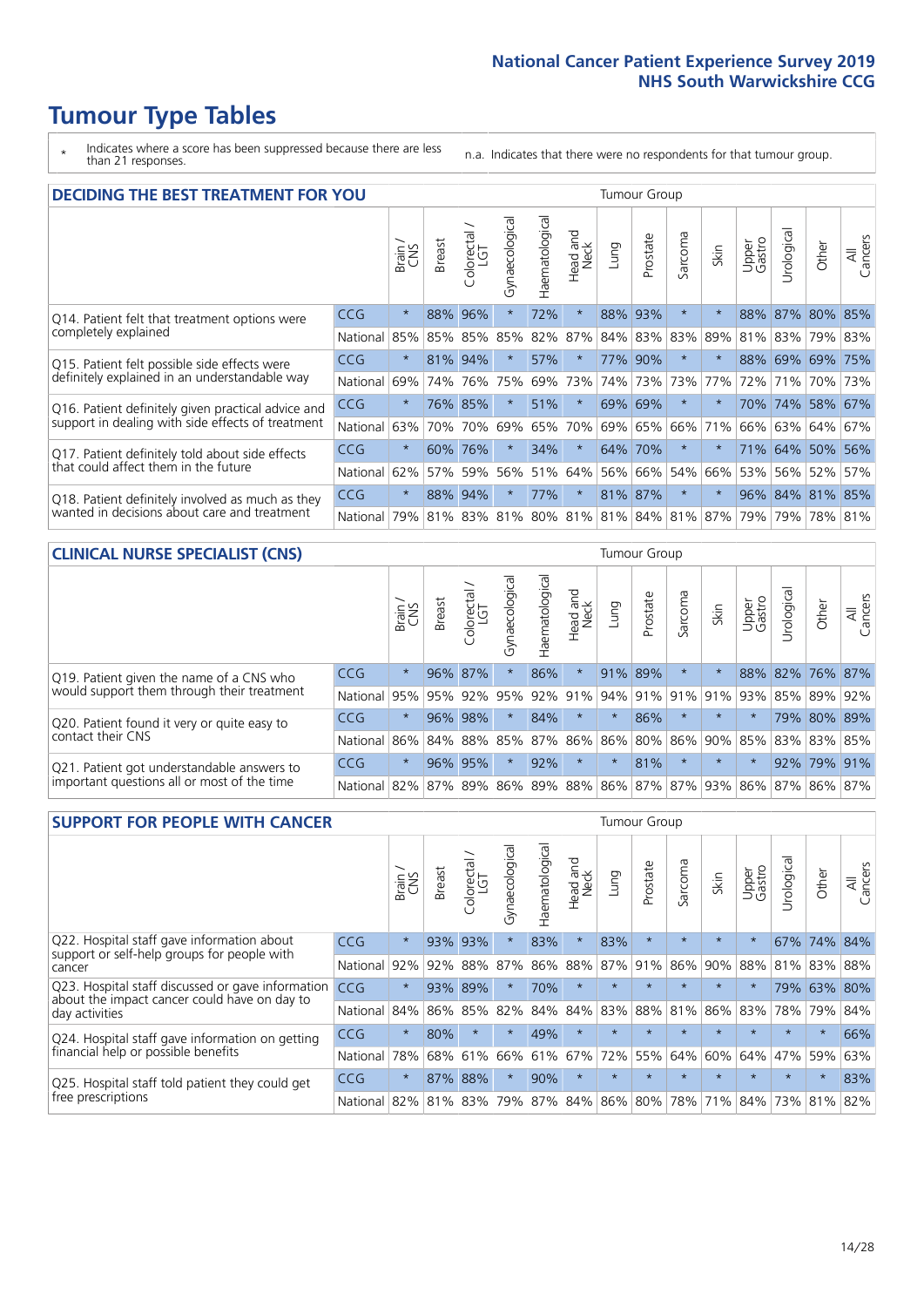- \* Indicates where a score has been suppressed because there are less than 21 responses.
- n.a. Indicates that there were no respondents for that tumour group.

| <b>OPERATIONS</b>                                                                           |            |         |               |            |                    |                |                                                       |         | Tumour Group |         |         |                 |                       |             |                |  |
|---------------------------------------------------------------------------------------------|------------|---------|---------------|------------|--------------------|----------------|-------------------------------------------------------|---------|--------------|---------|---------|-----------------|-----------------------|-------------|----------------|--|
|                                                                                             |            | Brain   | <b>Breast</b> | Colorectal | ᠊ᢛ<br>Gynaecologic | Haematological | Head and<br>Neck                                      | Lung    | Prostate     | Sarcoma | Skin    | Upper<br>Gastro | $\sigma$<br>Jrologica | Other       | All<br>Cancers |  |
| Q27. Beforehand, patient had all the information<br>needed about the operation              | CCG        | $\star$ |               | 100%100%   | $\star$            | $\star$        | $\star$                                               | $\star$ | $\star$      | $\star$ | $\star$ | $\star$         | 94%                   | $\star$     | 96%            |  |
|                                                                                             | National   | 96%     | 97%           | 96%        | 96%                |                | 94% 96% 95% 97% 95% 96%                               |         |              |         |         | 96%             |                       | 95% 95% 96% |                |  |
| Q28. Afterwards, staff completely explained how<br>operation had gone in understandable way | <b>CCG</b> | $\star$ |               | 92% 91%    | $\star$            | $\star$        | $\star$                                               | $\star$ | $\star$      | $\star$ | $\star$ | $\star$         |                       | 86% 71% 85% |                |  |
|                                                                                             | National   | 76%     |               | 79% 83%    |                    |                | 79%  78%  79%  79%  78%  80%  82%  79%  76%  77%  79% |         |              |         |         |                 |                       |             |                |  |

#### **HOSPITAL CARE AS AN INPATIENT** Tumour Group

|                                                                                                  |              | Brain   | Breast  | Colorectal /<br>LGT | Gynaecological | Haematological | Head and<br>Neck | Lung        | Prostate | Sarcoma | Skin            | Upper<br>Gastro | Urological | Other       | All<br>Cancers |
|--------------------------------------------------------------------------------------------------|--------------|---------|---------|---------------------|----------------|----------------|------------------|-------------|----------|---------|-----------------|-----------------|------------|-------------|----------------|
| Q30. Hospital staff didn't talk in front of patient                                              | CCG          | $\star$ | 91%     | 92%                 | $\star$        | 97%            | $\star$          | $\star$     | $\star$  | $\star$ | $\star$         | $\star$         |            | 94% 76% 88% |                |
| as if patient wasn't there                                                                       | National     | 81%     | 86%     | 81%                 | 83%            | 84%            | 83%              | 81%         | 88%      | 86%     | 86%             | 81%             | 83%        | 82%         | 84%            |
| 031. Patient had confidence and trust in all<br>doctors treating them                            | CCG          | $\star$ | 88%     | 95%                 | $\star$        | 88%            | $\star$          | $\star$     | $\star$  | $\star$ | $\star$         |                 |            | 75% 80%     | 84%            |
|                                                                                                  | National     | 82%     |         | 83% 85%             | 83%            | 82%            |                  | 87% 83%     | 89%      | 86%     | 85%             | 81%             | 85%        | 80% 84%     |                |
| Q32. Patient's family or someone close definitely                                                | CCG          | $\star$ | 75%     | 89%                 |                | 67%            | $\star$          | $\star$     | $\star$  | $\star$ | $\star$         | $\star$         | 69%        | $\star$     | 71%            |
| felt able to talk to a doctor                                                                    | National     | 67%     | 72%     | 73%                 | 72%            | 74%            | 75%              | 74%         | 72%      | 71%     | 74%             | 73%             | 71%        | 69%         | 72%            |
| Q33. Patient had confidence and trust in all the                                                 | CCG          | $\star$ | 75%     | 92%                 | $\star$        | 75%            | $\star$          | $\star$     | $\star$  | $\star$ | $\star$         | $\star$         |            | 75% 60% 75% |                |
| ward nurses treating them                                                                        | National     | 72%     | 73%     | 72%                 | 71%            | 77%            | 75%              | 77%         | 79%      | 74%     | 75%             | 73%             | 77%        | 69%         | 74%            |
| Q34. Patient thought there were always or nearly                                                 | CCG          | $\star$ | 69%     | 74%                 | $\star$        | 71%            | $\star$          | $\star$     | $\star$  | $\star$ | $\star$         | $\star$         | 69%        | 58%         | 68%            |
| always enough nurses on duty to care for them                                                    | National     | 68%     | 64%     | 62%                 | 63%            | 63%            | 65%              | 68%         | 72%      | 65%     | 70%             | 65%             | 66%        | 60%         | 64%            |
| Q35. All hospital staff asked patient what name                                                  | CCG          | $\star$ | 68%     | 89%                 |                | 94%            | $\star$          | $\star$     | $\star$  | $\star$ | $\star$         |                 |            | 81% 79% 77% |                |
| they prefer to be called by                                                                      | National     | 68%     | 62%     | 74%                 | 65%            | 72%            | 71%              | 76%         | 72%      | 74%     | 70%             | 78%             | 76%        | 69%         | 71%            |
| Q36. Patient always given enough privacy when                                                    | CCG          | $\star$ | 94%     | 84%                 | $\star$        | 94%            | $\star$          | $\star$     | $\star$  | $\star$ | $\star$         |                 |            | 88% 80% 86% |                |
| discussing condition or treatment                                                                | National     | 78%     | 84%     | 85%                 | 81%            | 86%            |                  | 87% 84%     | 88%      | 84%     | 84%             | 84%             | 85%        | 82%         | 85%            |
| Q37. Patient definitely found hospital staff to                                                  | CCG          | n.a.    | 55%     | 85%                 | $\star$        | 67%            | $\star$          | $\star$     | $\star$  | $\star$ | n.a.            |                 | $\star$    | $\star$     | 54%            |
| discuss worries or fears during their inpatient visit                                            | National     | 45%     |         | 51% 55%             | 51%            |                | 56% 52%          | 49%         | 53%      | 54%     | 51%             | 53%             | 49%        | 46%         | 52%            |
| Q38. Hospital staff definitely did everything they                                               | CCG          | $\star$ | 88% 92% |                     | $\star$        | 82%            | $\star$          | $\star$     | $\star$  | $\star$ | n.a.            | $\star$         | 80%        | $\star$     | 84%            |
| could to help control pain                                                                       | National     | 85%     | 83%     | 84%                 | 82%            | 82%            | 80%              | 84%         | 85%      | 83%     | 85%             | 82%             | 81%        | 82%         | 83%            |
| Q39. Patient always felt they were treated with                                                  | CCG          | $\star$ | 88%     | 92%                 | $\star$        | 97%            | $\star$          | $\star$     | $\star$  | $\star$ | $\star$         |                 |            | 94% 76%     | 89%            |
| respect and dignity while in hospital                                                            | National     | 85%     |         | 87% 87%             | 85%            |                |                  | 89% 87% 88% | 91%      | 89%     | 89%             | 88%             |            | 90% 86% 88% |                |
| Q40. Patient given clear written information<br>about what should or should not do after leaving | CCG          | $\star$ | 84% 91% |                     | $\star$        | 89%            | $\star$          | $\star$     | $\star$  | $\star$ | $\star$         | $\star$         |            | 83% 73%     | 85%            |
| hospital                                                                                         | National     | 80%     | 89%     | 86%                 | 86%            | 83%            |                  | 87% 82%     | 91%      | 85%     | 90%             | 82%             | 87%        | 83%         | 86%            |
| Q41. Hospital staff told patient who to contact<br>if worried about condition or treatment after | CCG          | $\star$ |         | 100%100%            | $\star$        | 97%            | $\star$          | $\star$     | $\star$  | $\star$ | $\star$         |                 | 100%       | $\star$     | 94%            |
| leaving hospital                                                                                 | National 94% |         |         | 95% 95% 93%         |                |                |                  | 96% 93% 92% |          |         | 96% 94% 95% 92% |                 |            | 92% 93% 94% |                |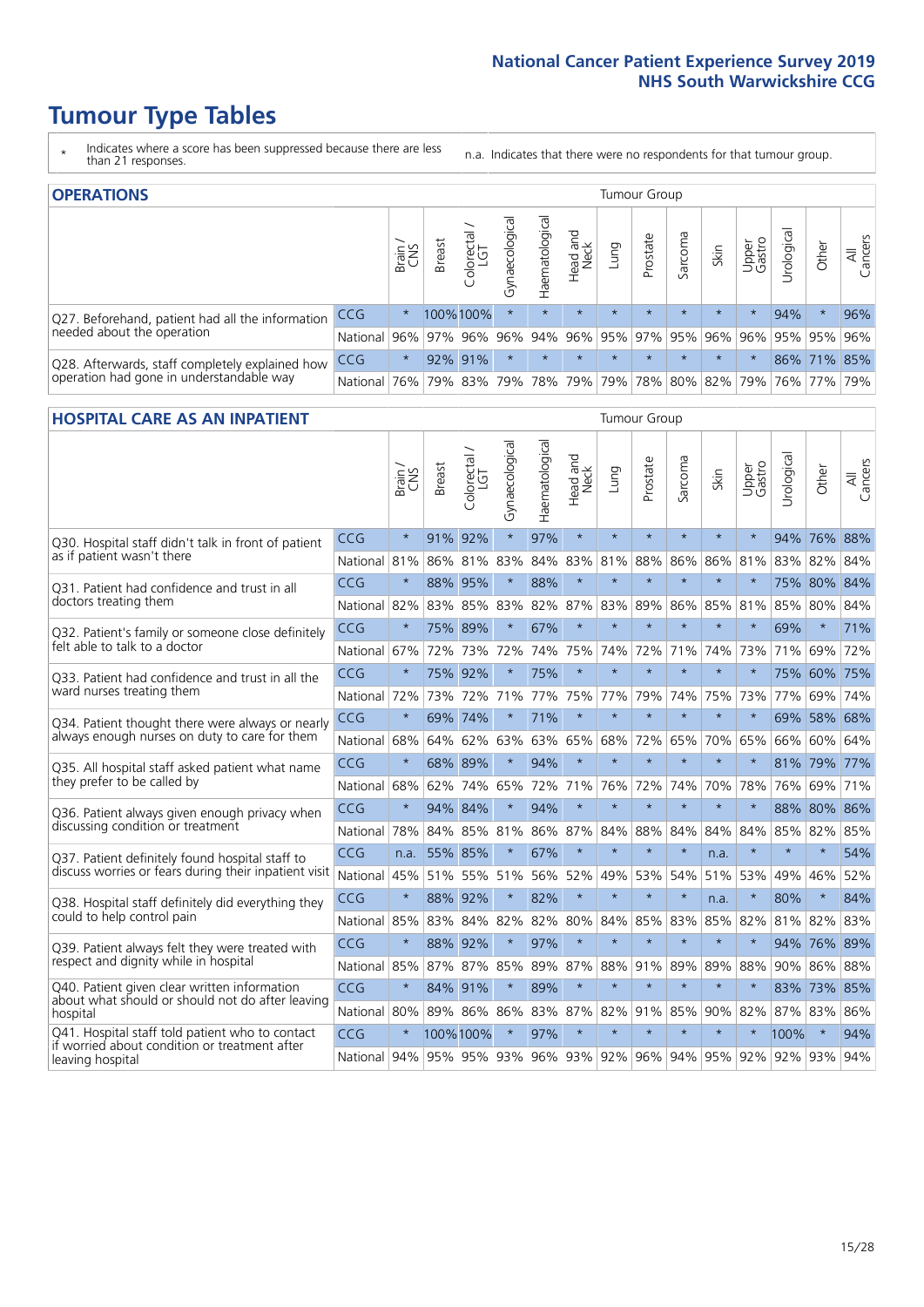- \* Indicates where a score has been suppressed because there are less than 21 responses.
- n.a. Indicates that there were no respondents for that tumour group.

| <b>HOSPITAL CARE AS A DAY PATIENT / OUTPATIENT</b>                                                                    | <b>Tumour Group</b> |         |               |                 |                |                |                        |          |          |              |         |                 |            |         |                |
|-----------------------------------------------------------------------------------------------------------------------|---------------------|---------|---------------|-----------------|----------------|----------------|------------------------|----------|----------|--------------|---------|-----------------|------------|---------|----------------|
|                                                                                                                       |                     | Brain   | <b>Breast</b> | ╮<br>Colorectal | Gynaecological | Haematological | ad and<br>Neck<br>Head | Lung     | Prostate | arcoma<br>ιñ | Skin    | Upper<br>Gastro | Urological | Other   | All<br>Cancers |
| Q43. Patient definitely found hospital staff to                                                                       | CCG                 | $\star$ | 81%           | 89%             | $\star$        | 75%            | $\star$                | $\star$  | $\star$  | $\star$      | $\star$ | $\star$         | 54%        | 67%     | 76%            |
| discuss worries or fears during their outpatient or<br>day case visit                                                 | National            | 66%     | 68%           | 73%             | 70%            | 73%            | 72%                    | 70%      | 74%      | 72%          | 72%     | 71%             | 67%        | 68%     | 71%            |
| Q44. Cancer doctor had the right documents at<br>patient's last outpatient appointment                                | CCG                 | $\star$ | 99%           | 98%             | $\star$        | 94%            | $\star$                | 100% 93% |          | $\star$      |         | 100% 90%        |            | 98%     | 96%            |
|                                                                                                                       | National            | 94%     | 96%           | 96%             | 96%            | 97%            | 96%                    | 96%      | 96%      | 96%          | 96%     | 94%             | 96%        | 95%     | 96%            |
| Q46. Beforehand patient completely had                                                                                | <b>CCG</b>          | $\star$ | 84%           | $\star$         | $\star$        | $\star$        | $\star$                | $\star$  | $\star$  | $\star$      | $\star$ | $\star$         | $\star$    | $\ast$  | 83%            |
| all information needed about radiotherapy<br>treatment                                                                | National            | 91%     | 88%           | 83%             | 88%            | 84%            | 86%                    | 86%      | 88%      | 88%          | 84%     | 86%             | 83%        | 84%     | 86%            |
| Q47. Patient completely given understandable                                                                          | CCG                 | $\star$ | 50%           | $\star$         |                |                | $\star$                | $\star$  | $\star$  | $\star$      |         |                 |            | $\ast$  | 58%            |
| information about whether radiotherapy was<br>working                                                                 | National            | 56%     | 60%           | 57%             | 61%            | 62%            | 63%                    | 59%      | 60%      | 67%          | 57%     | 52%             | 59%        | 59%     | 60%            |
| Q49. Beforehand patient completely had all                                                                            | <b>CCG</b>          | $\star$ |               | 90% 100%        | $\star$        | 86%            | $\star$                | $\star$  | $\star$  | $\star$      | n.a.    | $\star$         | $\star$    | $\star$ | 90%            |
| information needed about chemotherapy<br>treatment                                                                    | National            | 80%     | 82%           | 86%             | 87%            | 85%            | 79%                    | 84%      | 86%      | 86%          | 90%     | 84%             | 85%        | 85%     | 84%            |
| Q50. Patient given enough information about<br>whether chemotherapy was working in a<br>completely understandable way | <b>CCG</b>          | $\star$ | 66%           | 75%             | $\star$        | 75%            | $\star$                | $\star$  | $\star$  | $\star$      | n.a.    | $\star$         | $\star$    | $\star$ | 73%            |
|                                                                                                                       | National            | 54%     | 62%           | 64%             | 68%            | 75%            |                        | 57% 67%  | 66%      | 71%          | 79%     | 61%             | 68%        | 69%     | 68%            |

#### **HOME CARE AND SUPPORT** Tumour Group

|                                                                                                 |            | Brain   | <b>Breast</b> | Colorectal<br>LGT | ᢛ<br>Gynaecologic | Haematological | Head and<br>Neck | Lung            | Prostate | Sarcoma | Skin    | Upper<br>Gastro | rological   | Other       | All<br>Cancers |
|-------------------------------------------------------------------------------------------------|------------|---------|---------------|-------------------|-------------------|----------------|------------------|-----------------|----------|---------|---------|-----------------|-------------|-------------|----------------|
| Q51. Hospital staff definitely gave family or<br>someone close all the information needed to    | <b>CCG</b> | $\star$ |               | 68% 73%           |                   | 57%            | $\ast$           | 62%             | 59%      | $\ast$  |         | 70%             |             | 50% 45% 61% |                |
| help care at home                                                                               | National   | 58%     |               | 58% 63%           | 57%               | 62%            |                  | 67%   59%   61% |          |         | 62% 65% |                 | 60% 59% 55% |             | 60%            |
| Q52. Patient definitely given enough support<br>from health or social services during treatment | <b>CCG</b> | $\star$ |               | 54% 65%           | $\star$           | 44%            | $\star$          | $\star$         | $\star$  |         |         | $\star$         | $\star$     |             | 16% 45%        |
|                                                                                                 | National   | 42%     | 52%           | 60%               |                   | 45% 51%        | 59%              | 50%             | 48%      |         | 53% 57% |                 | 54% 48% 51% |             | 52%            |
| Q53. Patient definitely given enough support<br>from health or social services after treatment  | <b>CCG</b> | $\star$ | $\star$       | $\star$           | $\star$           | 27%            | $\star$          | $\star$         | $\star$  | $\star$ | $\star$ | $\star$         | $\star$     | $\star$     | 40%            |
|                                                                                                 | National   | 39%     | 41% 53%       |                   | 39%               | $ 43\% $       | 56%              | 40%             | 46%      |         | 48% 59% | 47%             | 44%         | 44%         | 45%            |

| <b>CARE FROM YOUR GENERAL PRACTICE</b>                                                                     |              |         |               |                   |                |                |                  | Tumour Group |          |         |                                         |                 |                 |             |                |
|------------------------------------------------------------------------------------------------------------|--------------|---------|---------------|-------------------|----------------|----------------|------------------|--------------|----------|---------|-----------------------------------------|-----------------|-----------------|-------------|----------------|
|                                                                                                            |              | Brain,  | <b>Breast</b> | Colorectal<br>LGT | Gynaecological | Haematological | Head and<br>Neck | Lung         | Prostate | Sarcoma | Skin                                    | Upper<br>Gastro | Φ<br>Urologica  | Other       | All<br>Cancers |
| Q54. GP given enough information about                                                                     | <b>CCG</b>   | $\star$ |               | 99% 96%           |                | 99%            | $\star$          |              | 91% 96%  | $\star$ |                                         |                 | 95% 94% 98% 97% |             |                |
| patient's condition and treatment                                                                          | National 91% |         |               | 96% 95%           | 95%            |                |                  |              |          |         | 96% 94% 94% 96% 94% 96% 93% 95% 94% 95% |                 |                 |             |                |
| Q55. General practice staff definitely did<br>everything they could to support patient during<br>treatment | <b>CCG</b>   | $\star$ | 58%           | 174%              |                | 74%            | $\star$          | $\star$      | 74%      | $\star$ | $\star$                                 | $\star$         |                 | 60% 52% 65% |                |
|                                                                                                            | National 55% |         |               | 58% 59%           | 56%            |                |                  |              |          |         | 56% 59% 56% 64% 56% 65% 59%             |                 |                 | 59% 55%     | 58%            |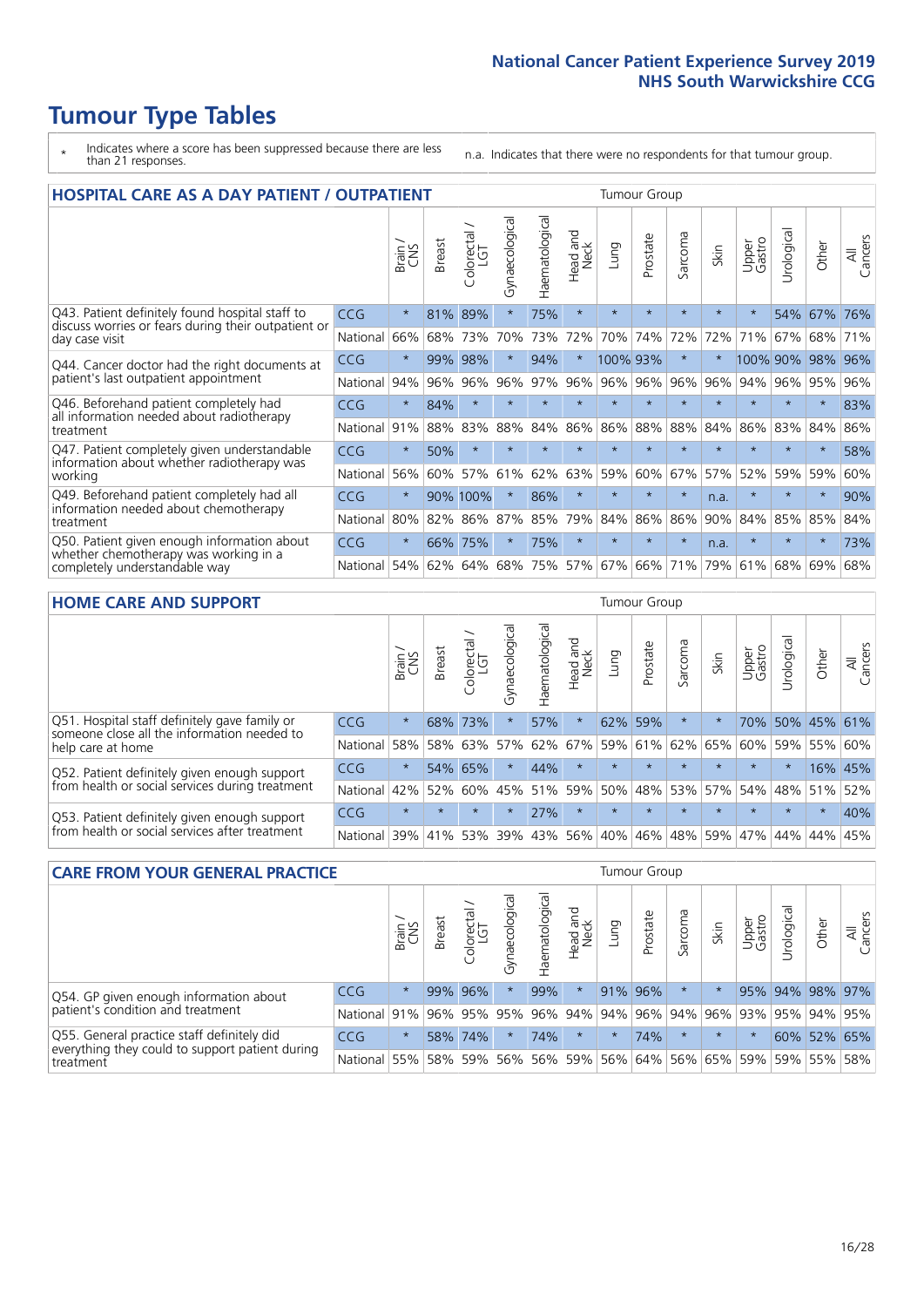- \* Indicates where a score has been suppressed because there are less than 21 responses.
- n.a. Indicates that there were no respondents for that tumour group.

#### **YOUR OVERALL NHS CARE** THE TWO CONTROLLER THE THE THROUP CHANGE THE TUMOUR GROUP

|            | Brain   | <b>Breast</b> | Colorectal<br>LGT | Gynaecological                  | Haematological | Head and<br>Neck | Lung       | Prostate | Sarcoma                        | Skin    | Upper<br>Gastro | Urologica | Other | All<br>Cancers                       |
|------------|---------|---------------|-------------------|---------------------------------|----------------|------------------|------------|----------|--------------------------------|---------|-----------------|-----------|-------|--------------------------------------|
| <b>CCG</b> | $\star$ | 75%           | 85%               | $\star$                         | 79%            | $\ast$           | 71%        | 87%      | $\star$                        | $\star$ | 77%             | 83%       | 55%   | 75%                                  |
| National   | 60%     |               | 73%               | 69%                             | 75%            | 73%              | 73%        | 75%      | 70%                            | 79%     | 69%             | 74%       | 68%   | 73%                                  |
| <b>CCG</b> | $\star$ |               |                   |                                 | 35%            | $\star$          | $\star$    | 26%      | $\star$                        | $\star$ | $\star$         |           |       | 37%                                  |
| National   | 36%     | 41%           | 40%               | 34%                             | 36%            | 39%              | 36%        | 40%      | 34%                            | 44%     | 36%             | 33%       | 31%   | 38%                                  |
| <b>CCG</b> | $\star$ | 98%           | 96%               |                                 | 84%            | $\ast$           |            |          | $\star$                        | $\star$ | 96%             |           | 82%   | 91%                                  |
| National   | 85%     | 90%           | 88%               | 87%                             |                | 90%              |            |          | 88%                            | 90%     |                 |           |       | 89%                                  |
| <b>CCG</b> | $\star$ |               |                   | $\star$                         | 83%            | $\star$          |            |          | $\star$                        | $\star$ | 79%             |           |       | 82%                                  |
| National   | 58%     | 68%           | 73%               | 66%                             | 66%            | 71%              | 71%        | 76%      | 68%                            | 73%     | 66%             | 75%       | 64%   | 69%                                  |
| <b>CCG</b> | $\star$ | 19%           | 30%               |                                 | 21%            | $\star$          | 29%        | 34%      | $\star$                        | $\star$ | 52%             | 17%       | 22%   | 24%                                  |
| National   | 42%     | 30%           | 32%               | 31%                             | 33%            |                  | 34%        | 31%      | 36%                            | 20%     | 36%             | 21%       | 32%   | 30%                                  |
| <b>CCG</b> | $\star$ | 9.3           | 9.2               | $\star$                         | 8.8            | $\ast$           | 9.2        | 9.2      | $\star$                        | $\ast$  | 9.3             | 8.7       | 8.3   | 8.9                                  |
| National   | 8.6     | 8.9           | 8.8               | 8.7                             | 8.9            | 8.8              | 8.8        | 8.8      | 8.8                            | 8.9     | 8.7             | 8.7       | 8.7   | 8.8                                  |
|            |         |               |                   | 73%<br>41%<br>43%<br>89%<br>86% |                |                  | 91%<br>21% |          | 100% 90%<br>90% 88%<br>80% 86% |         |                 |           | 89%   | 35% 33%<br>86% 85%<br>87%<br>77% 81% |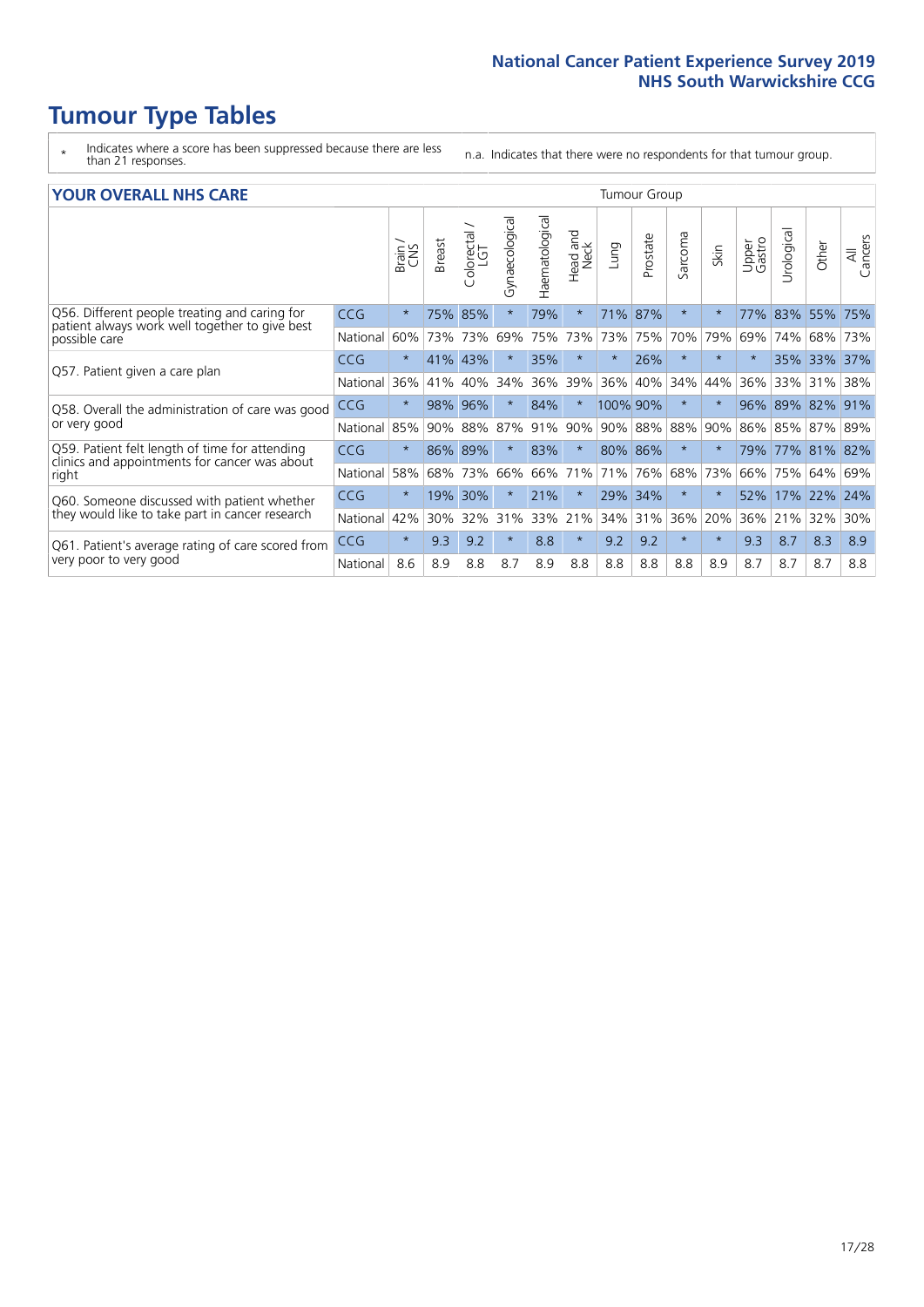### **Year on Year Charts**





#### **DIAGNOSTIC TESTS**





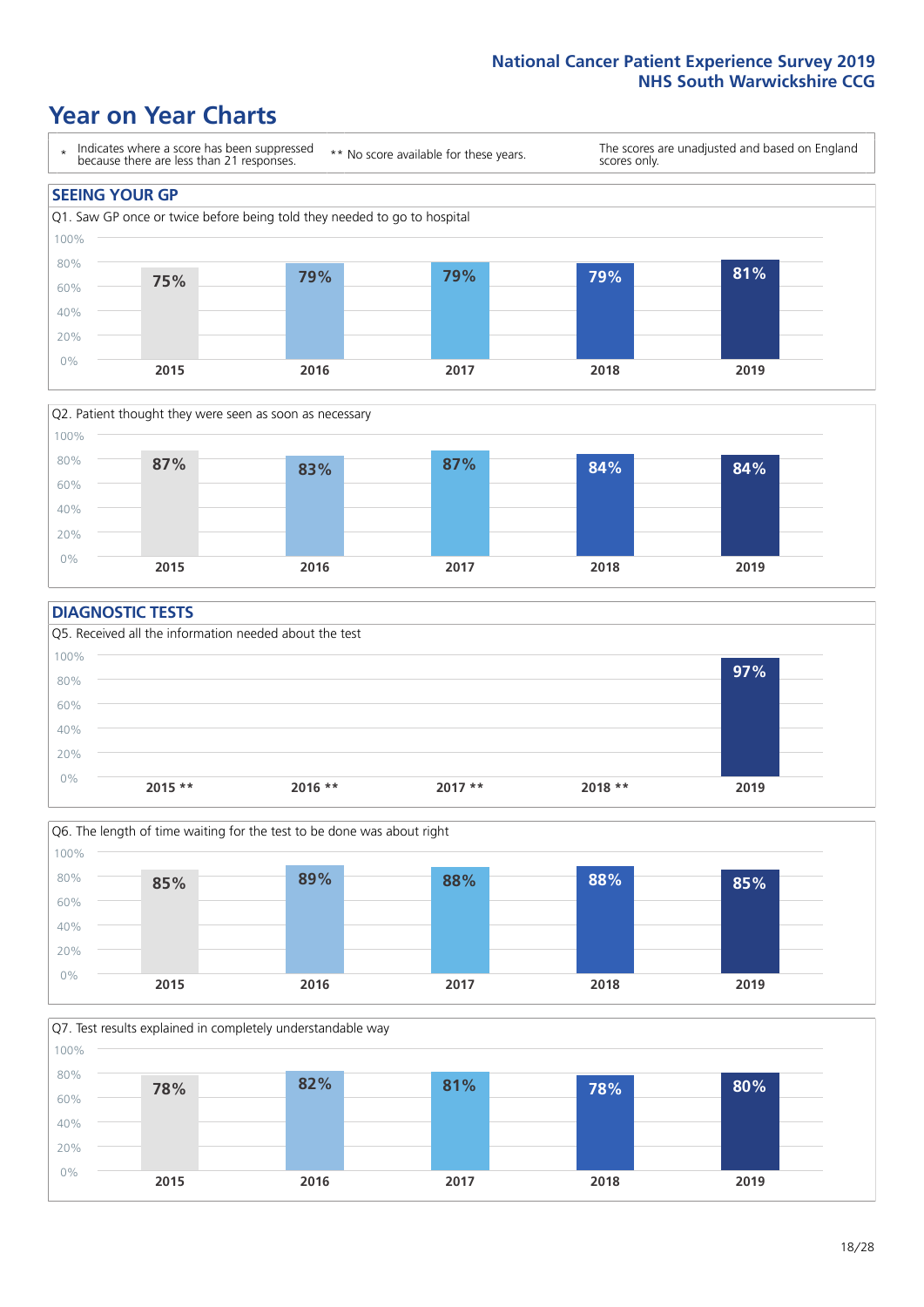







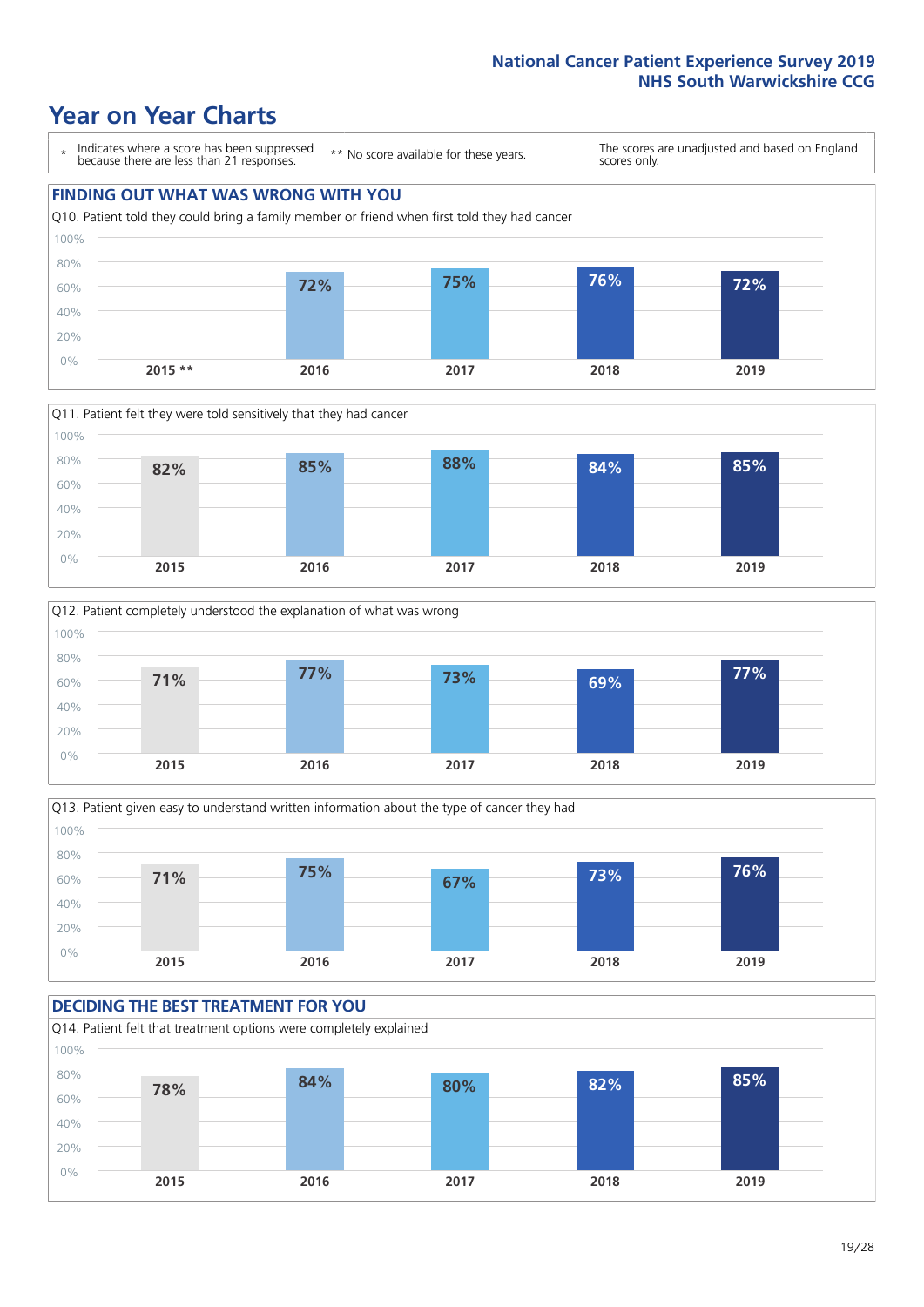





Q18. Patient definitely involved as much as they wanted in decisions about care and treatment  $0%$ 20% 40% 60% 80% 100% **2015 \*\* 2016 \*\* 2017 \*\* 2018 \*\* 2019 85%**

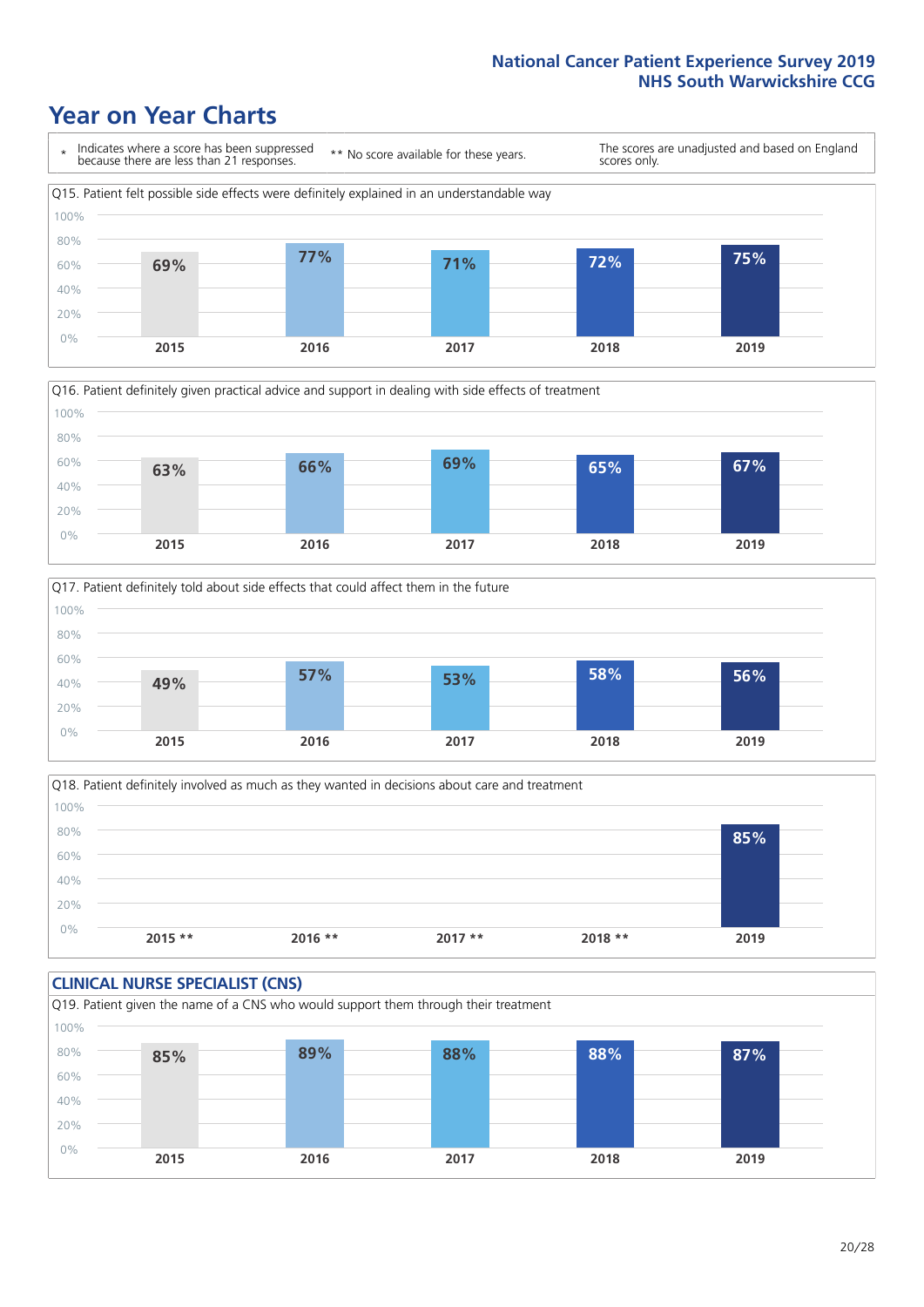







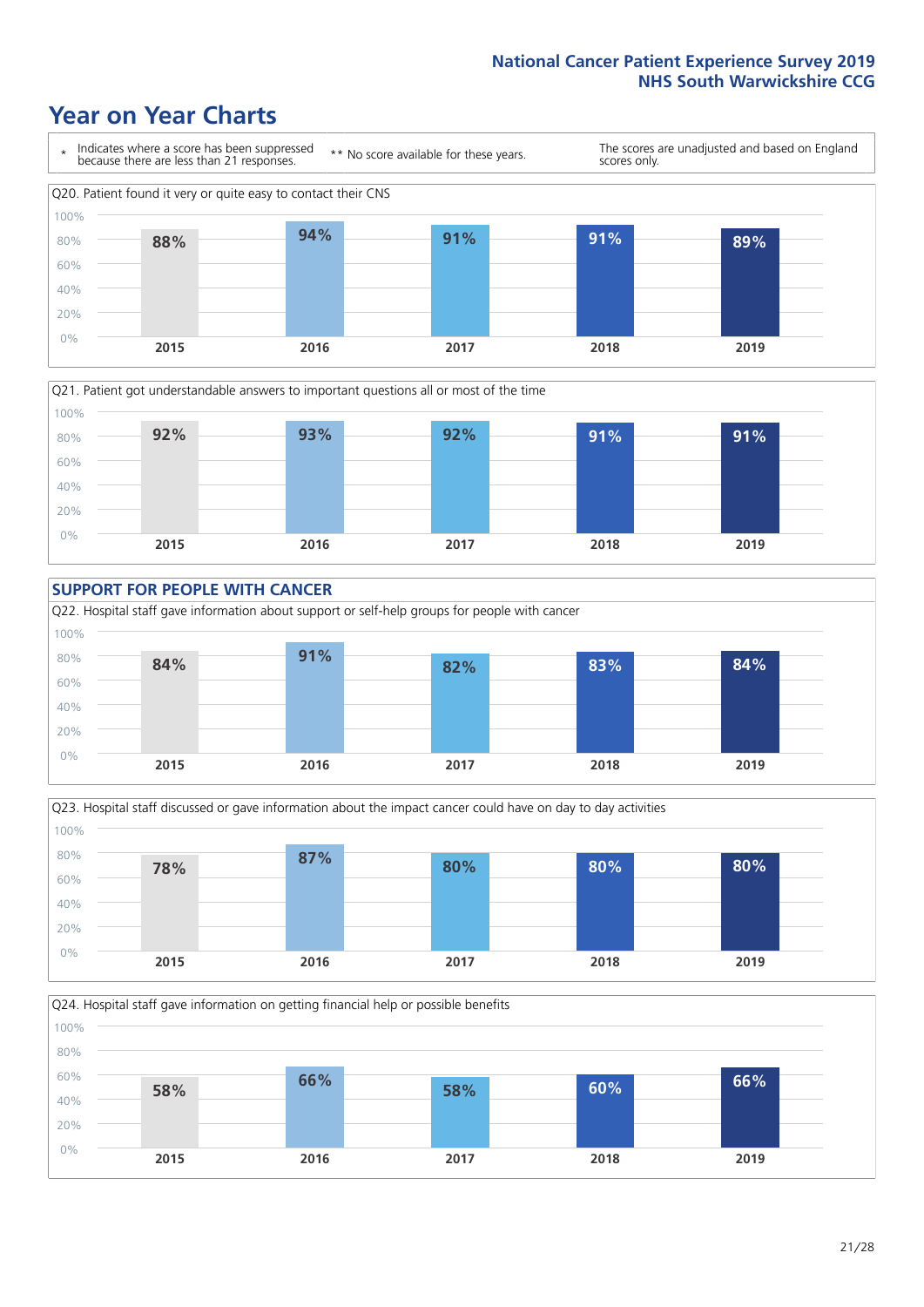### **Year on Year Charts**



#### **OPERATIONS**

Q27. Beforehand, patient had all the information needed about the operation  $0%$ 20% 40% 60% 80% 100% **2015 \*\* 2016 2017 2018 2019 97% 94% 98% 96%**



### **HOSPITAL CARE AS AN INPATIENT** Q30. Hospital staff didn't talk in front of patient as if patient wasn't there 0% 20% 40% 60% 80% 100% **2015 \*\* 2016 \*\* 2017 \*\* 2018 \*\* 2019 88%**

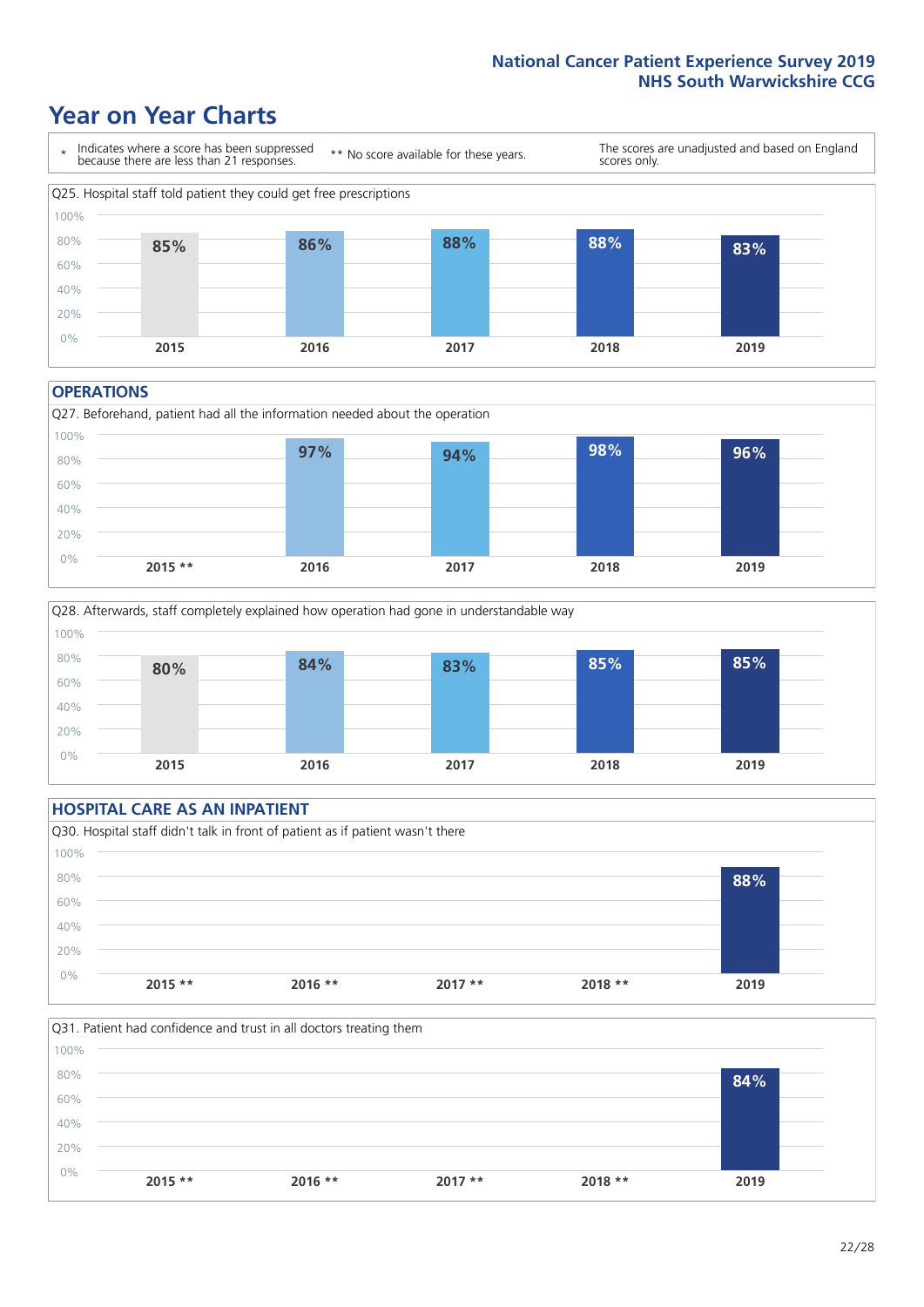







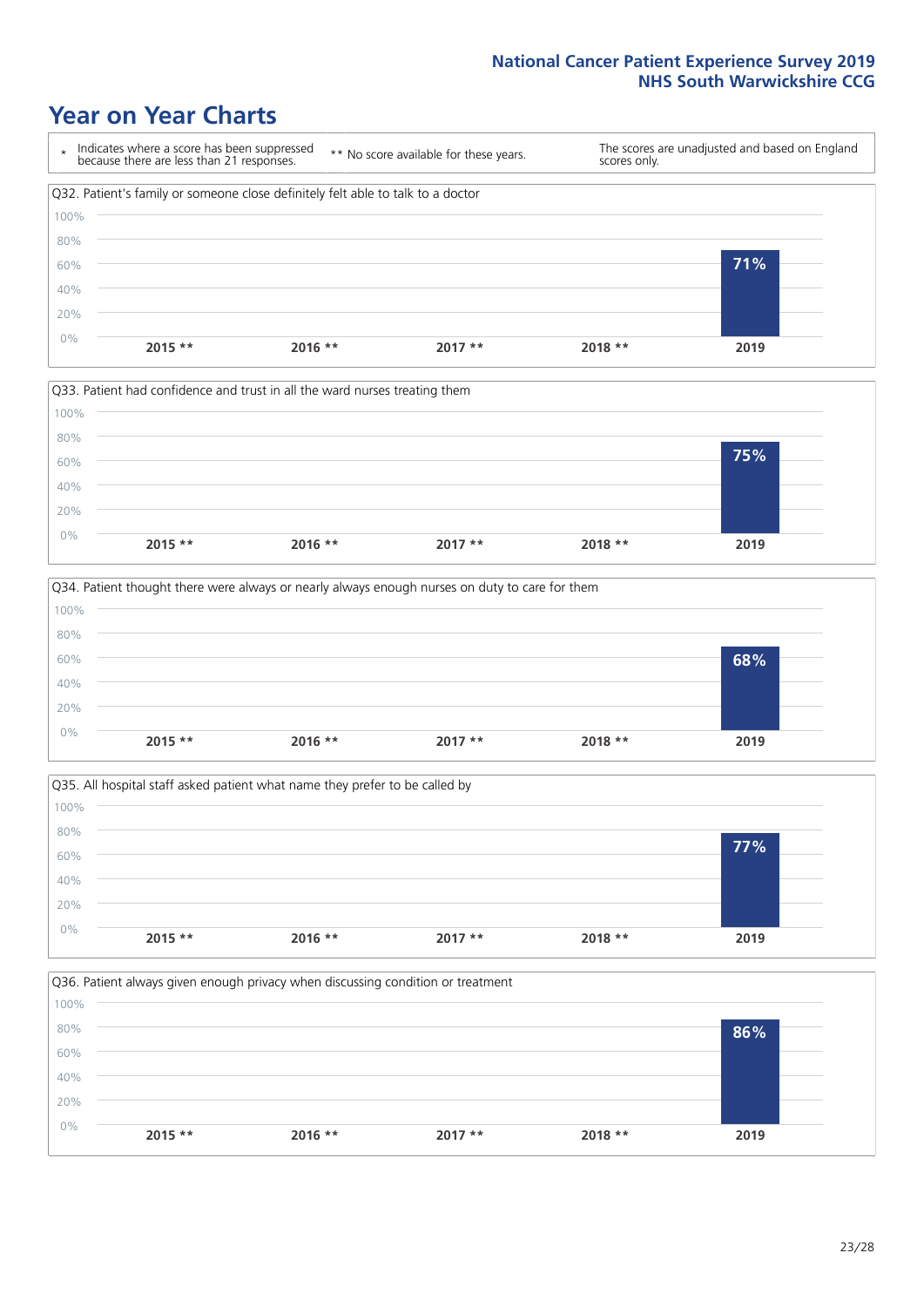







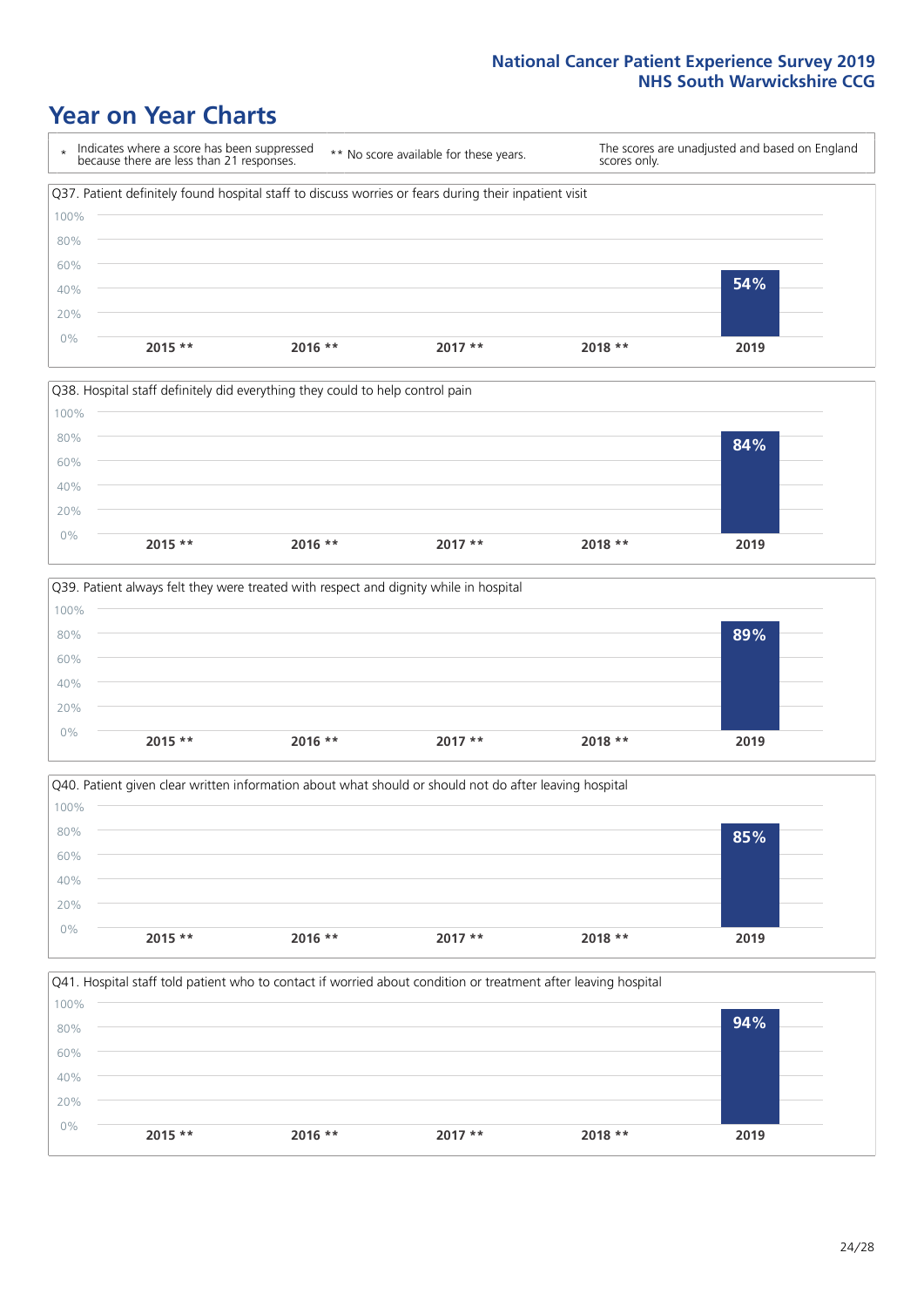### **Year on Year Charts**

\* Indicates where a score has been suppressed because there are less than 21 responses.

\*\* No score available for these years.

The scores are unadjusted and based on England scores only.

#### **HOSPITAL CARE AS A DAY PATIENT / OUTPATIENT**









Q49. Beforehand patient completely had all information needed about chemotherapy treatment 0% 20% 40% 60% 80% 100% **2015 2016 2017 2018 2019 87% 86% 84% 85% 90%**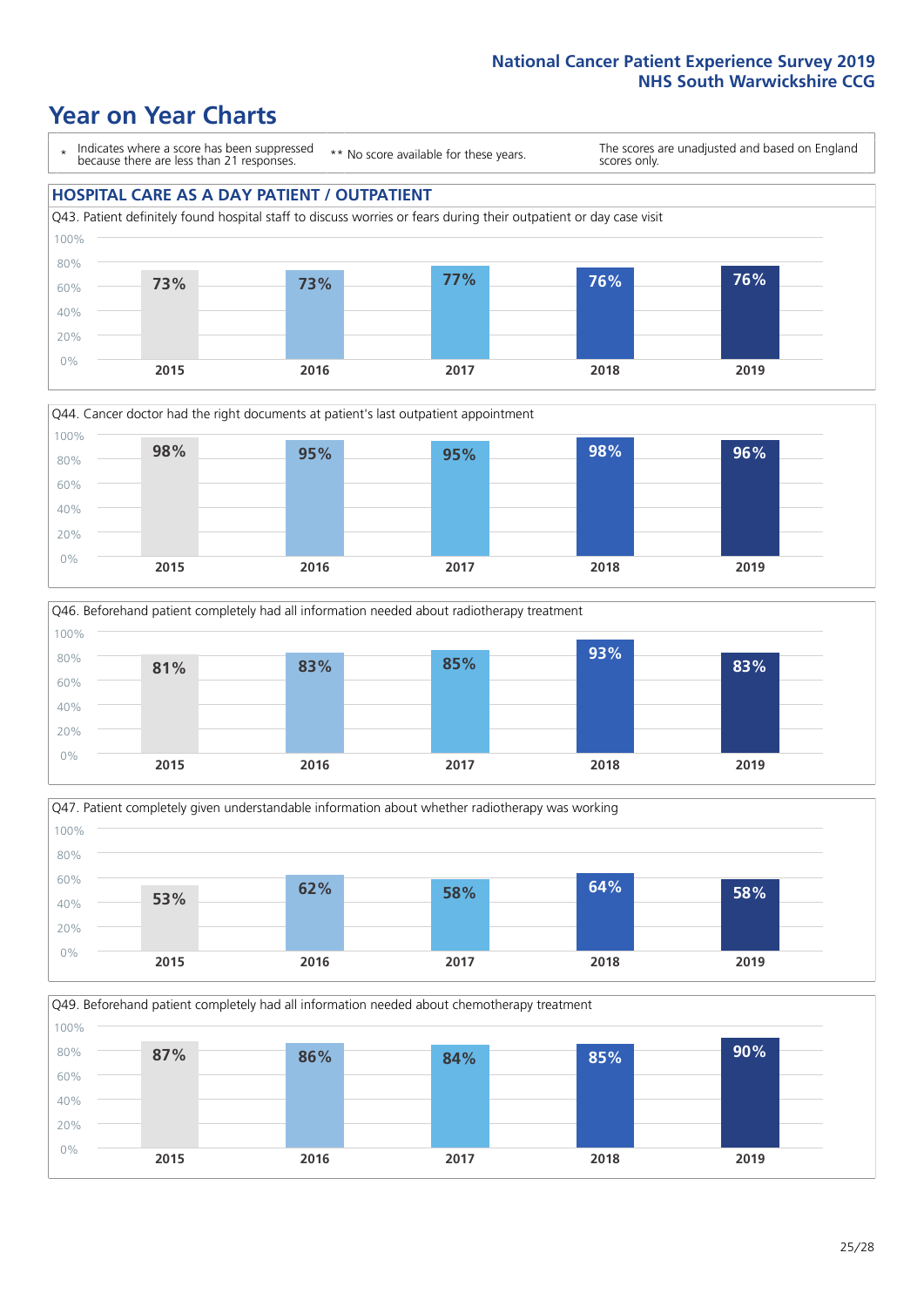### **Year on Year Charts**



#### **HOME CARE AND SUPPORT**







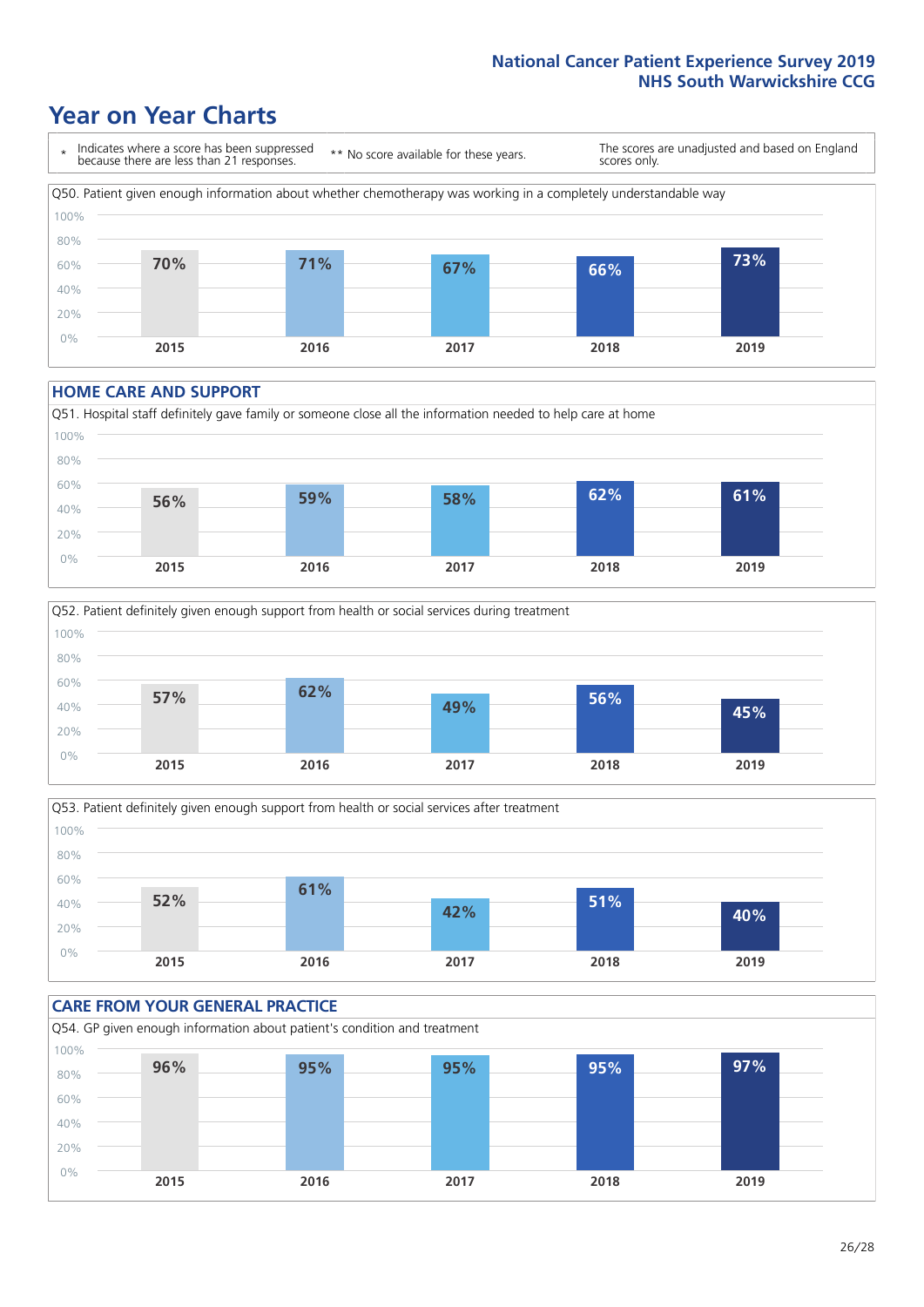### **Year on Year Charts**

\* Indicates where a score has been suppressed because there are less than 21 responses. \*\* No score available for these years. The scores are unadjusted and based on England scores only. Q55. General practice staff definitely did everything they could to support patient during treatment 0% 20% 40% 60% 80% 100% **2015 2016 2017 2018 2019 71% 76% 66% 66% 65%**

#### **YOUR OVERALL NHS CARE**







Q59. Patient felt length of time for attending clinics and appointments for cancer was about right 0% 20% 40% 60% 80% 100% **2015 2016 2017 2018 2019 78% 83% 82% 83% 82%**